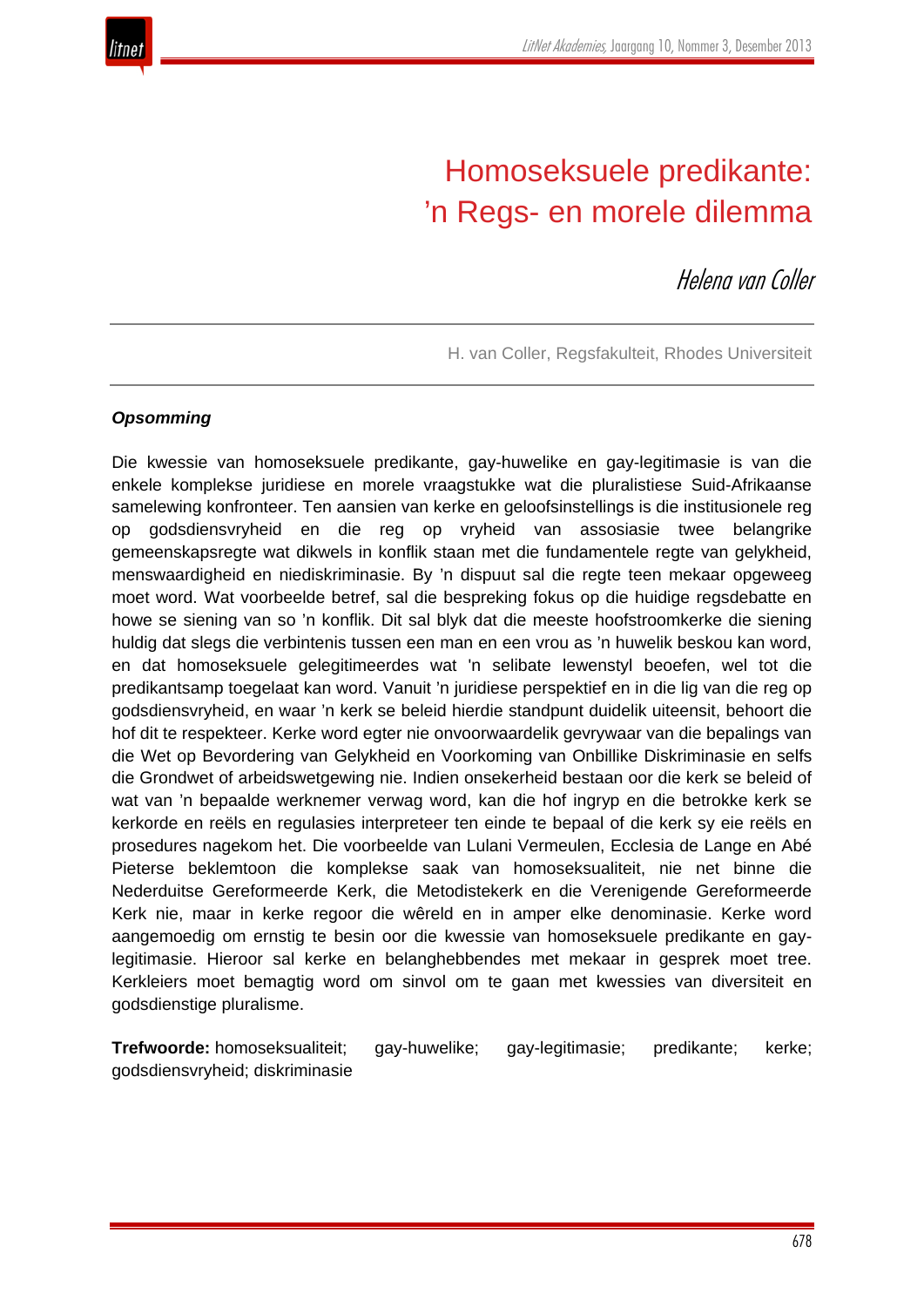

#### *Abstract*

### **Gay clergy: a legal and moral dilemma**

South African society exhibits a growing multicultural character, which finds expression in a religious pluralism with much more diversity than in the past. It is becoming more and more important to recognise the need for religious diversity in a pluralistic society. Homosexuality, gay marriages and the legitimisation of theology students are only some of the very emotional legal and moral issues confronting the pluralistic South African society. With regard to churches and religious institutions, article 15 (freedom of religion), article 18 (freedom of association) and article 31 (the right to associate in religious communities) of the South African Constitution play a very important role in relation to the degree of interference by the state in the internal affairs of these institutions. Government interference can occur due to discriminatory practices by the organisation, but only in accordance with article 36 of the Constitution. The operation of articles 15, 18 and 31 of the Constitution should limit state interference in the internal affairs of religious institutions and allow interference only in very exceptional cases. When a dispute arises, it will become necessary to balance the different rights entrenched in the Bill of Rights appropriately and engage in a process of balancing competing rights. This balancing exercise often requires the balancing of two distinct sets of rights. On the one hand are the fundamental rights of equality, dignity and non-discrimination and on the other hand the so-called community or associative rights, including the right to freedom of association, the right to freedom of religion and the right to associate in cultural, religious and linguistic communities.

With reference to a few examples, this article will focus on the current legal debates and the approach taken by our courts in the event of such a dispute. It will appear from the discussion that almost all the mainline church denominations recognise a marriage as only between a man and a woman, but that gay theology students can be licensed and ordained as long as they commit to a life of celibacy. Marriage as an institution is, however, reserved for heterosexual people only. From a legal perspective and the right to freedom of religion, and where a particular church order or policy is clear on the issue of gay clergy, gay marriages and legitimisation, a court should respect the theological view of the church. Churches are, however, not unconditionally indemnified from constitutional provisions, equality and labour legislation. The courts can interpret the policies of the church in order to determine whether the church complied with its own rules and regulations. The case studies of Lulani Vermeulen, Ecclesia de Lange and Abé Pieterse emphasise the complexity of the issue of homosexuality, not only in the Dutch Reformed Church (NGK), the United Reformed Church (VGK) and the Methodist Church of Southern Africa (MCSA), but within faith communities throughout the world and in almost every denomination.

Both Lulani Vermeulen (NGK) and Abé Pieterse (VGK) successfully completed their theological studies at the University of Stellenbosch. Abé Pieterse was denied licensing and ordination twice on the grounds of his homosexuality. Lulani Vermeulen (NGK) was also denied licensing and ordination because she would not sign a document stating that she would live a life of celibacy. However, in 2012 the Curatorium of the United Reformed Church unanimously took a decision to license Abé Pieterse, after they were satisfied that he was not in a sexual relationship or living a homosexual lifestyle. The Methodist Church also does not recognise same-sex marriages. The Church suspended Ecclesia de Lange in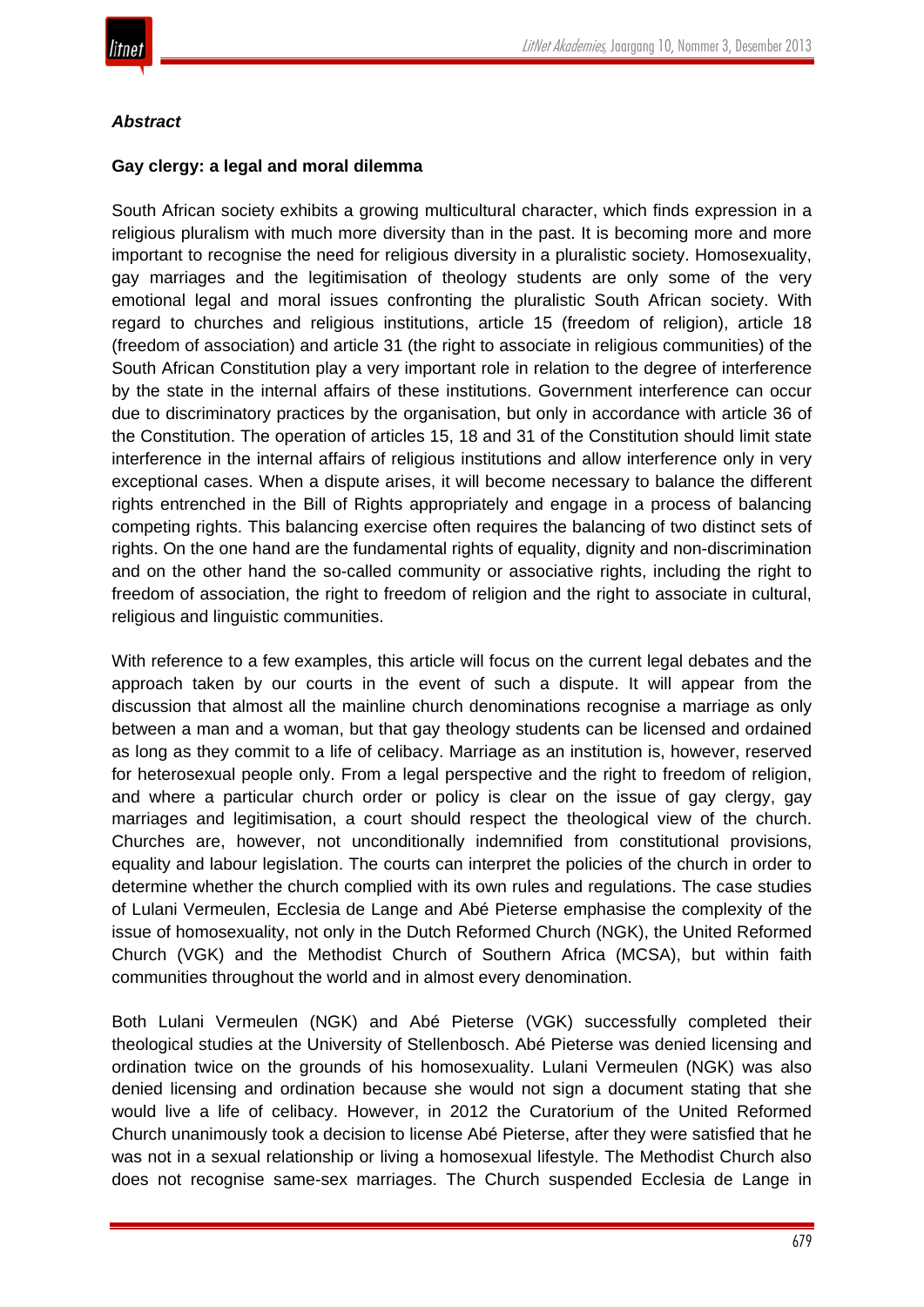January 2010 from her post at a Cape Town congregation after she entered into a same-sex marriage with her partner. She was accused of not adhering to "the policy and practice of the church". She instituted legal proceedings in the Western Cape High Court. The Western Cape High Court dismissed her case against the Methodist Church and ordered her to submit her case for arbitration. She was, however, granted leave to appeal to the Supreme Court of Appeal. The case deals with very important aspects of constitutional equality, freedom of religion and labour law and could break new ground on this complex issue.

It is clear that issues of homosexuality, gay marriages and gay legitimisation still create a legal and moral dilemma. Churches should be involved in ongoing processes of engagement and should reflect on issues of homosexuality in the light of Biblical values. Church leaders must be empowered to engage with issues of diversity and religious pluralism and make true the words of Van Coller J in *United Methodist Church of South Africa v Sokufundumala* (1989 (4) SA 1055 (O) 1059D-E) when hemade the following remark: "I trust that the parties, being church men and women, will try to resolve their differences in the spirit that the Bible teaches us we should adopt, namely the spirit of brotherly love, and I think an attempt should be made, by the parties, to solve this problem and not to come to Court."

**Keywords:** homosexuality; gay marriages; gay legitimisation; ministers; churches; religious freedom; discrimination

# **1. Inleiding**

Die regsorde in Suid-Afrika staan voor 'n uitdaging weens toenemende sekularisasie, individualisme, multikulturalisme en godsdienstige pluralisme. Hierdie uitdagings tree na vore in verskeie komplekse vraagstukke, nie net van 'n juridiese aard nie, maar ook van 'n morele aard. Dit is logies, gesien in die lig van die feit dat mense van uiteenlopende kulture en godsdienste op 'n verskeidenheid lewensterreine daagliks met mekaar kontak maak en die potensiaal vir konflik al hoe groter word. Die reg op godsdiensvryheid is van groot belang vir godsdienstige pluralisme in Suid-Afrika, vir die uiteenlopende geloofsgemeenskappe en die uitdagings wat daarmee gepaardgaan.

Die Suid-Afrikaanse samelewing vertoon steeds 'n groeiende multikulturele karakter, wat ook uitdrukking vind in godsdienstige pluralisme met baie meer verskeidenheid as in die verlede, aangesien daar 'n groeiende behoefte aan godsdienstige diversiteit is. In 'n regstaat is daar die behoefte aan verdraagsaamheid tussen dit wat beskou word as "heilig" en dit wat gesien word as "sekulêr". Dit gaan noodwendig behels dat die howe ingetrek gaan word by geskille tussen lede van geloofsinstellings ten einde sekere regte soos verskans in die Grondwet van die Republiek van Suid-Afrika, 1996 (die Grondwet) te beskerm en af te dwing. In *Van Rooyen and Others v S*<sup>1</sup> maak hoofregter Chaskalson die volgende opmerking: "Transformation involves not only changes in the legal order, but also changes in the composition of the institutions of society", wat gevolglik ook kerke en ander geloofsinstellings insluit. Beteken dit egter dat kerke en geloofsinstellings die inhoud van hulle geloof moet verander? Of beteken dit dalk dat kerke en geloofsinstellings hulle prosedures en die wyse waarop hulle glo, kan aanpas om sensitief te wees en diversiteit te akkommodeer?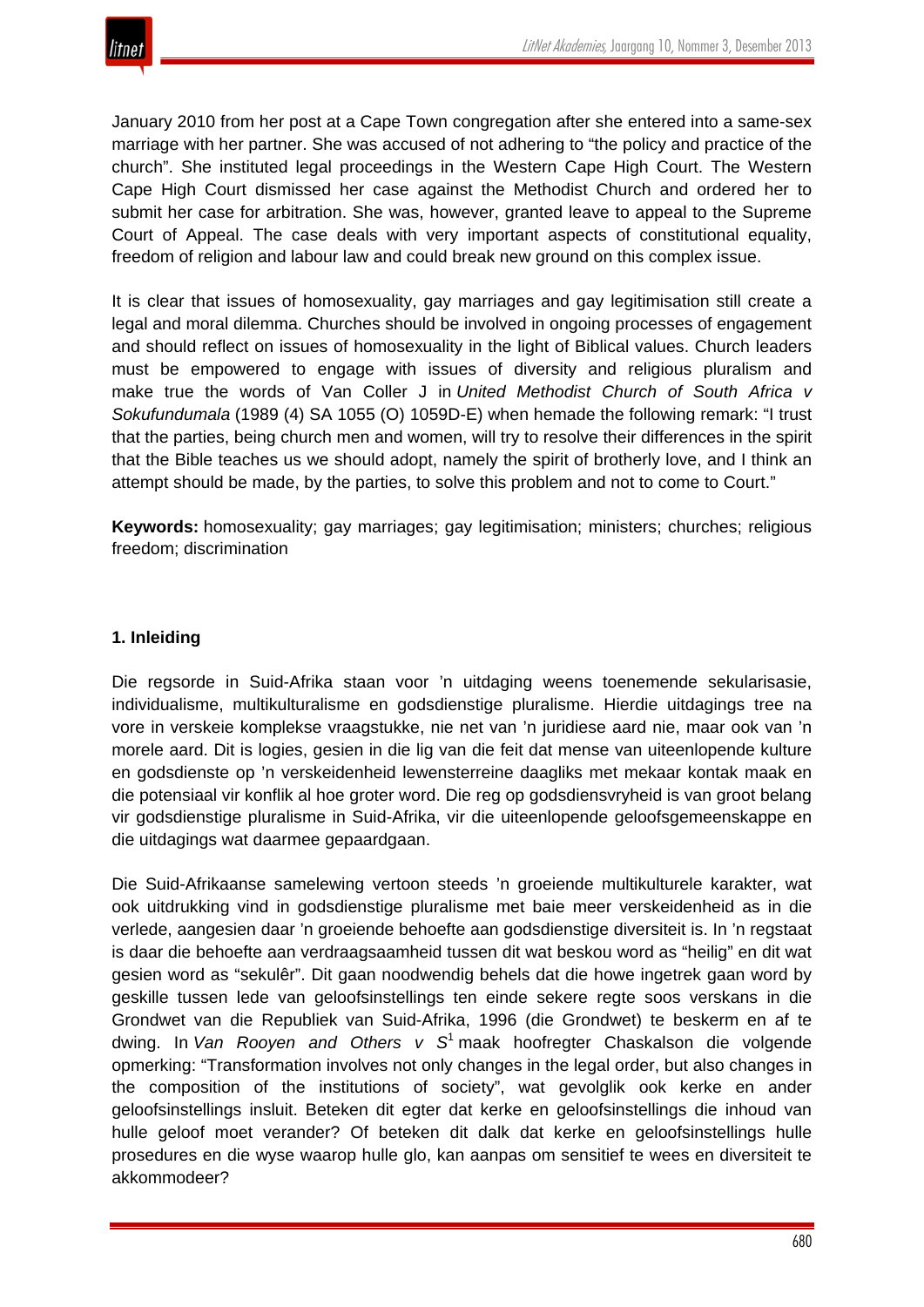

Groot onsekerheid heers binne kerkgeledere oor die verbintenis tussen persone van dieselfde geslag en oor die legitimasie van homoseksuele teologiestudente. Hierdie onsekerheid veroorsaak nie net groot verwarring binne en buite kerkgeledere nie, maar gee ook aanleiding tot ongelukkigheid en konflik wat uiteindelik in regsgeskille uiting vind. Met verwysing na enkele voorbeelde binne die Nederduitse Gereformeerde Kerk (NGK), die Metodistekerk en die Verenigende Gereformeerde Kerk (VGK) wat die afgelope tyd in die media gewoed het, sal hierdie artikel fokus op die huidige debat, die regsaspekte wat ter sake kan wees, en die howe se huidige standpunt wanneer daar 'n botsing ontstaan tussen die reg op vryheid van assosiasie, die reg op godsdiensvryheid en die reg op gelykheid.

'n Balans sal gehandhaaf moet word tussen die respek vir en beskerming van godsdienstige opvattings en praktyke aan die een kant, en die beskerming van die menswaardigheid van alle mense aan die ander kant. Indien die staat geloofsinstelling sou dwing om in die uitoefening van hul geloof 'n bepaalde standpunt in te neem of te ondersteun, sal dit inbreuk maak op hul reg op godsdiensvryheid. Dit beteken egter nie dat geloofsinstellings outomaties gevrywaar word van algemene indiensnemingspraktyke, gelykheidswetgewing, toelatingsvereistes, prosedurele reëls of die bepalings van die Grondwet nie.

Enkele voorbeelde sal nou bespreek word.

#### **2. Agtergrond**

Volgens Nelus Niemand, moderator van die Algemene Sinode van die NGK, laat die evangeliese kerke glad nie mense met 'n gay oriëntasie in die bediening toe nie, terwyl die NGK se siening volgens hom baie tegemoetkomend is.<sup>2</sup> Die NGK huldig die siening dat slegs die verbintenis tussen een man en een vrou as 'n huwelik beskou kan word, maar dat homoseksuele gelegitimeerdes wat 'n selibate lewenstyl beoefen, wel tot die predikantsamp toegelaat kan word. Die Metodistekerk huldig ongeveer dieselfde standpunt en maak dit duidelik dat die kerk 'n huwelik slegs as 'n verbintenis tussen een man en een vrou sien en dat predikante hulle daarvan moet weerhou om gay-huwelike aan te gaan.

Die meeste hoofstroomkerke sukkel ook met die vraagstuk oor gays in predikantsampte en die vraagstuk is nog geensins uitgeklaar nie. Die Anglikaanse Kerk worstel al net so lank daarmee. Die Apostoliese Geloofsending in Suid-Afrika (AGS) toon groot deernis en verdraagsaamheid met pastore wat homoseksueel is, maar huldig die standpunt dat so 'n persoon tog nie georden of toegelaat sal word om die bediening te betree of daarmee voort te gaan nie.<sup>3</sup> Isak Burger, hoof van die AGS in Suid-Afrika, sê: "Ons Skriftuurlike oortuiging, soos weerspieël in die pastorale kode wat deur pastore by ordening onderteken word, is duidelik hieroor. Ons standpunt oor gay-huwelike is ondubbelsinnig dat dit teen die natuur en teen die duidelike uitsprake van die Skrif indruis."<sup>4</sup>

Die VGK het reeds in 2005 besluit om 'n taakspan aan te stel om homoseksualiteit te ondersoek. Die taakspan is toe reeds opdrag gegee om ondersoek in te stel of homoseksuele mense tot die predikantsamp toegelaat sou kon word. Gesprekke was in daardie stadium ook aan die gang binne die Anglikaanse Kerk, die NGK en die Metodistekerk. Enkele voorbeelde binne die NGK, die Metodistekerk en die VGK wat die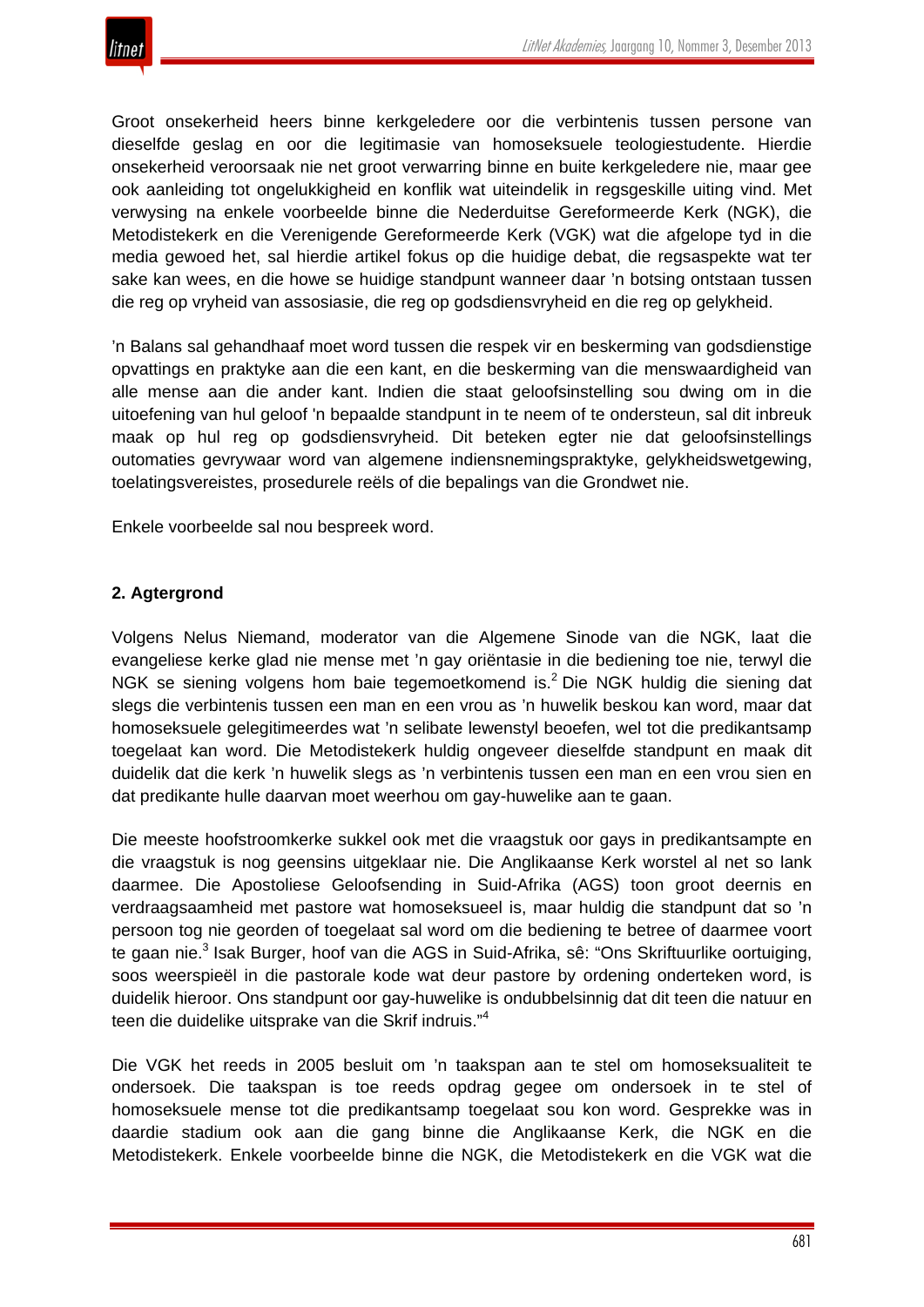afgelope tyd heftige debatte en gesprekke in en buite die media ontlok het, sal vervolgens kortliks bespreek word.

# *2.1 Die Nederduitse Gereformeerde Kerk (NGK)*

Op 30 November 2011 het Lulani Vermeulen, 'n gay teologiestudent aan die Universiteit Stellenbosch, die voorblad van *Die Burger* gehaal nadat die kuratorium van die NGK haar legitimasie geweier het. Lulani, wat haar BTh-graad (2009) en MDiv-graad (2010) behaal het, is legitimasie geweier omdat sy nie 'n dokument wou onderteken waarin sy haar verbind om selibaat te bly nie. Braam Hanekom, moderator van die NGK in die Wes-Kaap, het bevestig dat die besluit strook met die beleid van feitlik al die hoofstroomkerke en dat die nodige sinodale prosesse gevolg moet word indien so 'n besluit gewysig sou wou word.

Die agtergrond van die sinodale prosesse wat tot hierdie besluit aanleiding gegee het, kan teruggevoer word na die 2007-besluit van die Algemene Sinode van die NGK ten aansien van homoseksualiteit, waaraan die kuratorium gevolglik gebonde is. Die 2007-besluit is geneem op grond van aanbevelings van die Taakspan vir Homoseksualiteit wat na 'n kommissie bestaande uit die tien moderators van die samestellende sinodes verwys is.

Op grond van hierdie aanbevelings bevestig die Algemene Sinode dat die Bybel as uitgangspunt gebruik moet word om enige nadenke oor homoseksualiteit op 'n eerlike manier en op grond van Bybelse waardes betekenisvol te interpreteer. Die Sinode bevestig en aanvaar ook die menswaardigheid van alle mense en dat alle mense, ongeag hulle seksuele oriëntasie, ingesluit is in God se liefde. Die Sinode herbevestig die besluit van 2004 dat, ooreenkomstig 'n Bybelse interpretasie, slegs die verbintenis tussen een man en een vrou as 'n huwelik beskou kan word en dat sowel heteroseksuele as homoseksuele promiskuïteit ten sterkste veroordeel word. Baie belangrik is dan die besluit deur die Sinode dat homoseksuele verbintenisse en huwelike nie as 'n alternatief vir die huwelik aanvaar kan word nie, maar dat homoseksuele gelegitimeerdes wat 'n selibate lewenstyl beoefen, wel tot die predikantsamp toegelaat kan word. Die Sinode besluit ten slotte dat kerkrade oor die diskresie beskik om die verskille oor homoseksualiteit in gemeentes in die gees van Christelike liefde te hanteer.

Die grootste kritiek teen die 2007-besluit was die inkonsekwentheid ten aansien van die onderskeide wat getref is. Volgens die besluit is van homoseksuele gelegitimeerdes verwag om 'n selibate lewenstyl te beoefen, terwyl dit nie van heteroseksuele predikante verwag is nie. Gevolglik word daar ook aan die Algemene Sinode voorgestel dat die vereiste van selibaatskap (wat eintlik van alle gelowige lidmate verwag word, nie net van homoseksuele predikante nie) laat vaar moet word. Verdere kritiek is die onderskeid wat getref is tussen predikante wat homoseksueel is en bogenoemde onderneming ten aansien van selibaatskap moet gee, en gewone lidmate en kerkraadslede vir wie dit nie 'n vereiste is nie en waaroor kerkrade self kan besluit.

Die 2007-besluit en die gevolglike besluit oor die legitimasie van Lulani Vermeulen is wyd gekritiseer as simbool van die kerk se uitsluiting en diskriminasie op grond van seksuele oriëntasie. Hoewel Lulani wel in gesprek getree het met 'n prokureur, het sy dialoog bo regsaksie gekies en besluit om nugter met die saak om te gaan en om in gesprek met die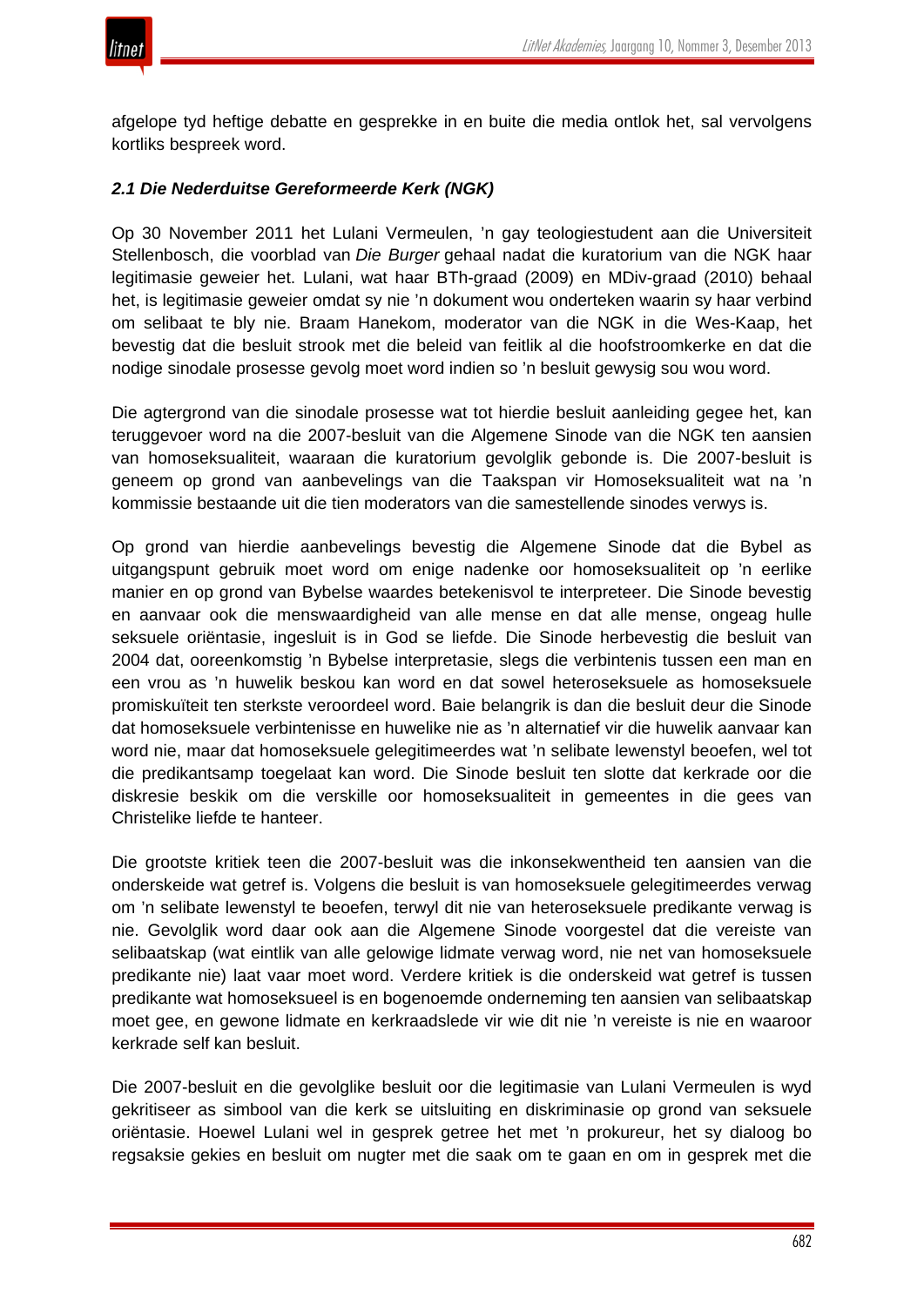

kerk te bly. Sy hoop om in die proses haar grondwetlike en menseregte onder die kerk se aandag te bring.

## *2.2 Die Verenigende Gereformeerde Kerk (VGK)*

Binne die VGK, soos by baie ander kerke, kan die kerkorde nie los van onder andere sinodale besluite geïnterpreteer word nie. Ooreenkomstig die 2007-besluit (baie dieselfde as by die NGK) kon die kuratorium nie 'n homoseksuele kandidaat legitimeer nie. In teenstelling met die NGK se beleid oor die legitimasie van Lulani Vermeulen, het die kuratorium van die VGK in November 2012 eenparig besluit om een van hulle gay teoloë – Abé Pieterse – wel te legitimeer. Pieterse is volgens die kuratorium nie in 'n verhouding nie en leef nie 'n homoseksuele leefstyl nie. Hy het ook sy kwalifikasies (BTh-graad in 2005, MDiv-graad in 2006) aan die Universiteit Stellenbosch behaal. Pieterse het reeds twee keer vantevore om legitimasie aansoek gedoen, maar op grond van sy homoseksualiteit is dit elke keer afgekeur. Hoewel die VGK hulle nie pertinent uitgelaat het oor selibaatskap nie, het Natie Philander, skriba van die kuratorium, hom soos volg uitgelaat: "Die kuratorium meen dat die sinodale besluite van die VGK Suid-Afrika hulle nie uitspreek teen die legitimering van teologiese kandidate wat 'n lesbiese of 'n gay oriëntasie het maar wat nie praktiserende lesbiërs of gay is nie."<sup>5</sup>

Indien die verklaring van die VGK beteken dat die kuratorium 'n aanbeveling vir legitimasie gemaak het slegs omdat Abé Pieterse "niepraktiserend" is, beteken dit dat die aanbeveling nie veel anders is as die huidige standpunt van die NGK ooreenkomstig die 2007-besluit nie.<sup>6</sup>

# *2.3 Die Metodistekerk*

Die Metodistekerk huldig ongeveer dieselfde standpunt as die NGK en stel dit duidelik dat die kerk "continues to recognise marriage as only between a man and a woman, and urged ministers to refrain from officiating at same-sex unions".<sup>7</sup> Ecclesia de Lange het die nuus gehaal toe sy in 2009 deur die Metodistekerk uit haar pos as predikant van die Metodistegemeentes Brackenfell en Windsorpark in Kaapstad geskors is. De Lange is in 2006 as predikant in die Metodistekerk georden, en het in 2009 aangekondig dat sy beoog om met haar lewensmaat in die huwelik te tree. Sy is deur twee dissiplinêre komitees skuldig bevind aan die nienakoming van die reëls, regulasies en praktyke van die kerk en is uit haar pos geskors. Die aanbeveling was dat sy "continue under suspension until such time as the Methodist Church of Southern Africa makes a binding decision on ministers in same-sex unions". In 2010 is haar dienste as predikant finaal beëindig toe sy ontslaan is. Sy het besluit om die hof te nader vir 'n bevel om die kerk se besluit tersyde te stel en om heraangestel te word in haar pos. Ecclesia is skuldig bevind aan die oortreding van sekere bepalings in die 2008-Jaarboek, meer spesifiek paragraaf 2.5.1 (vi), wat soos volg bepaal:

Any decision and subsequent action on the issue of civil unions between samesex partners must await the outcome of the ongoing process of engagement as specified by Conference 2005 […] and, in the interim, expects Methodist ministers to continue to offer pastoral care to homosexual individuals.<sup>8</sup>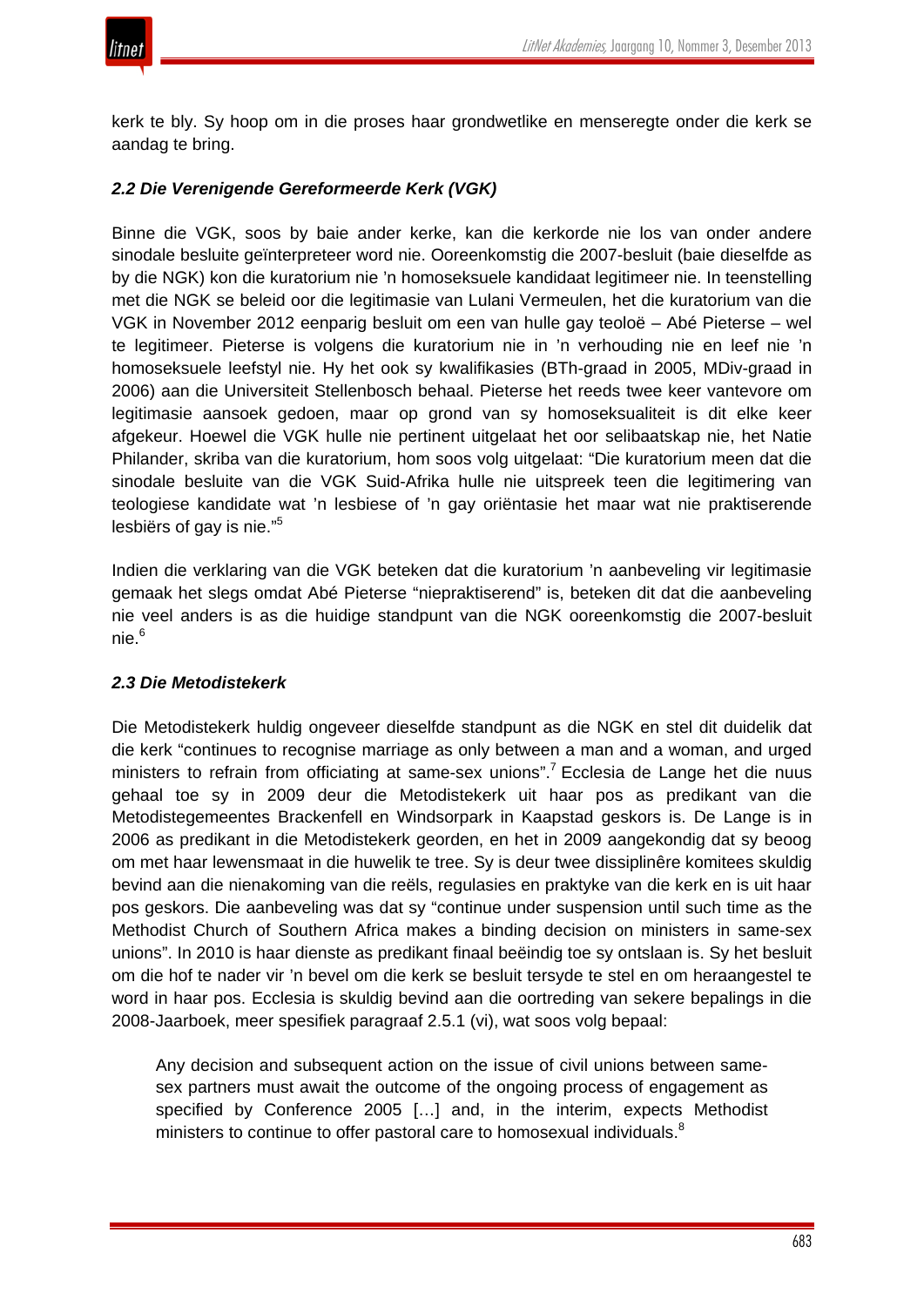De Lange is van mening dat die Metodistekerk se optrede diskriminasie op grond van haar seksuele oriëntasie daarstel en wou gevolglik hê dat die kerk se besluit ongrondwetlik verklaar moet word. Die kerk is egter van mening dat De Lange die kerk se reëls en regulasies oortree het en dat hulle bevoeg was om haar te ontslaan. Anders as Lulani Vermeulen, wat besluit het om in gesprek te bly met die NGK en haar grondwetlike regte onder die kerk se aandag te bring, het Ecclesia egter gekies om haar geskil na die hoë hof te verwys vir bereddering. Die saak is onlangs deur die Wes-Kaapse hoër hof aangehoor, maar die hof het die aansoek met koste van die hand gewys. Die hof was van mening dat die aansoek voortydig gebring is en dat die saak deur arbitrasie gehanteer kon word. Die hof het gevolglik geen uitspraak oor die meriete van die saak gegee nie.

Verskeie regsaspekte is steeds van belang wanneer geskille soos in voormelde bespreking na vore gekom het, ter sake is of, soos in De Lange se geval, dalk in die hof kan beland waar die hof die meriete van die saak moet oorweeg.

Daar sal nou kortliks op enkele van die belangrikste aspekte gefokus word.

#### **3. Relevante regsaspekte**

#### *3.1 Arbeidswetgewing*

By die ontslag of skorsing van 'n predikant kom die relevante arbeidswetgewing dikwels ter sprake. Daar kan gesteun word op die woordomskrywing in die Wet op Arbeidsverhoudinge 66 van 1995, sowel as die Wet op Billike Indiensneming 55 van 1998 om aan te toon dat die predikant (soos Ecclesia) 'n werknemer<sup>9</sup> van die betrokke kerk is en dat daar gevolglik op die bepalings van die Wet op Arbeidsverhoudinge sowel as die Wet op Billike Indiensneming gesteun kan word. Artikel 185 van die Wet op Arbeidsverhoudinge stel dit duidelik dat elke werknemer die reg het om nie onbillik ontslaan te word of om aan onbillike arbeidspraktyke onderwerp te word nie. Ontslag word verder ooreenkomstig artikel 187 geag outomaties onbillik te wees indien die rede vir die ontslag is dat die werkgewer onbillik, hetsy direk of indirek, gediskrimineer het teen 'n werknemer op enige arbitrêre grond, wat in hierdie geval seksuele oriëntasie en selfs huwelikstatus kan insluit. Die Wet op Billike Indiensneming het soortgelyke bepalings in artikel 6. Dit is gemene saak dat daar, soos in Ecclesia se geval, wel diskriminasie op grond van seksuele oriëntasie was, en indien die ontslag bewys is, bepaal artikel 192 van die Wet op Arbeidsverhoudinge gevolglik dat die bewyslas op die werkgewer (dus die kerk) rus om aan te toon dat die ontslag wel billik was. Die kerk sou wel kon aantoon dat die betrokke predikant nie 'n werknemer van die kerk is nie en dat die geskil gevolglik nie aan die Wet op Arbeidsverhoudinge of die Wet op Billike Indiensneming onderhewig is nie – indien hulle veral op die sienings binne die gereformeerde kerke en die Anglikaanse Kerk sou steun. Die siening in gereformeerde kerke is dat predikante nie as werknemers van die kerkraad beskou word nie. In die saak van *Church of the Province of Southern Africa (Diocese of Cape Town) v CCMA*<sup>10</sup> gee die Anglikaanse Kerk gelyk in hulle siening dat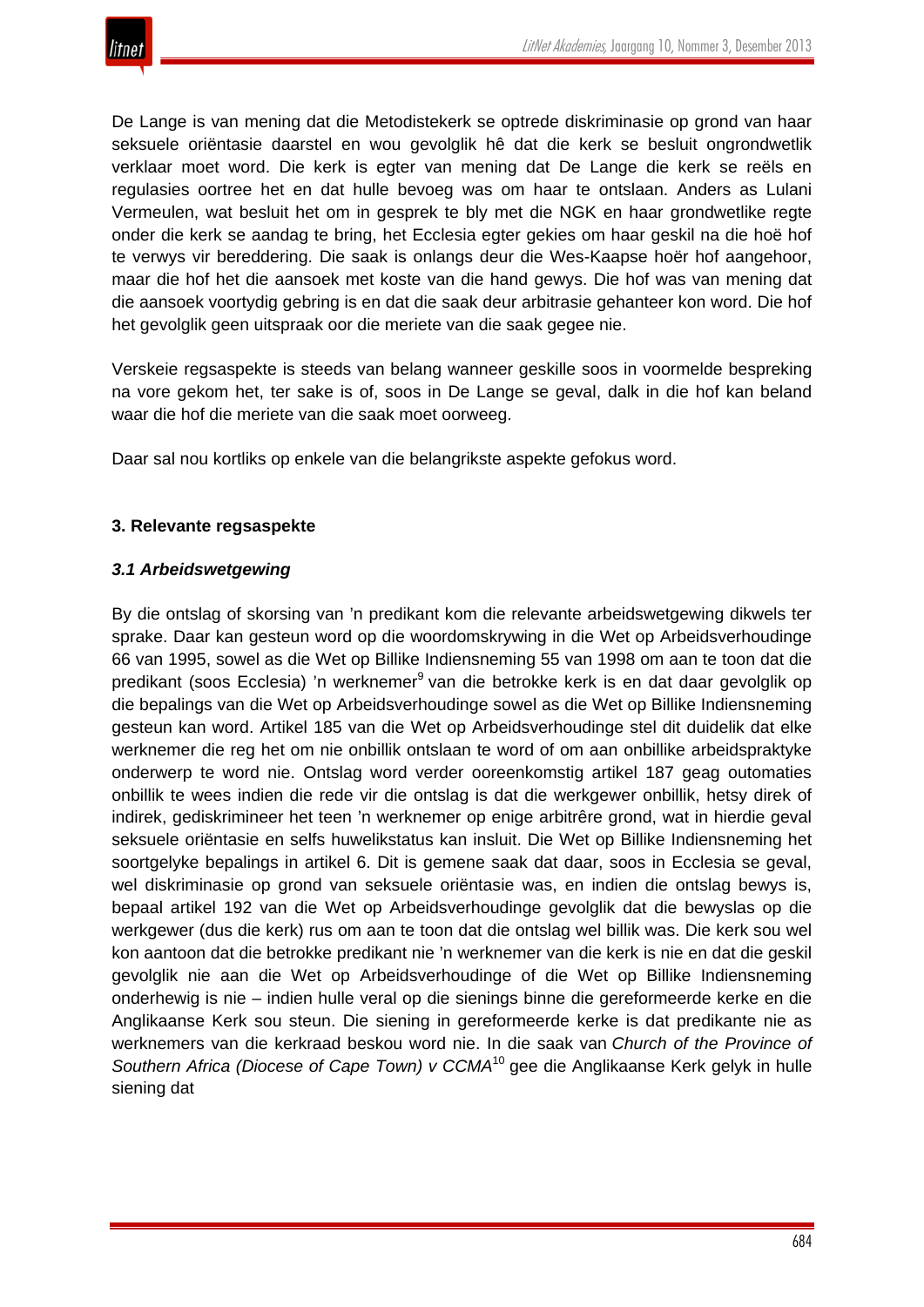a priest is not regarded as the servant of the Church: while the Church provides the framework for the priest's work (through the constitution and canons), the priest is regarded as working for God, i.e. the relationship between the priest and the Church cannot be regarded as one of employment. The applicant simply, according to it, provided the sphere within which priests serve God arising out of their calling. It is for that reason, so applicant argued, that priests are said to be called of God and serving God and offering their lives to God – this precludes the Anglican Church generally, and the applicant in particular, from speaking of employing priests.<sup>11</sup>

Dit is egter duidelik dat daar op die oomblik geen algemene reël in die Suid-Afrikaanse reg bestaan ten aansien van die diensverhouding van 'n predikant nie. Die hof beslis soos volg in *Wagenaar v United Reformed ChurchSA*: "It seems that there is no general rule in South Africa as to whether a Minister of Religion is an employee or not. Nor is there likely to be. Different denominations have different teachings and ideologies. In my view each case depends upon the facts."<sup>12</sup>

Ten aansien van die Metodistekerk sal die kerk 'n saak moet uitmaak en aantoon dat Ecclesia nie 'n werknemer van die kerk is nie en gevolglik nie onderworpe is aan arbeidswetgewing nie. So 'n argument sal egter nie afbreuk doen aan die toepassing van onder meer die Wet op Bevordering van Gelykheid en die Voorkoming van Onbillike Diskriminasie 4 van 2000 en ander grondwetlike bepalings nie.

# *3.2 Die Wet op Bevordering van Gelykheid en die Voorkoming van Onbillike Diskriminasie 4 van 2000.*

Artikel 6 van die Wet op Bevordering van Gelykheid en die Voorkoming van Onbillike Diskriminasie stel dit duidelik dat die staat of enige persoon (insluitende 'n regspersoon of entiteit) nie onbillik teenoor enige persoon mag diskrimineer nie. Die klaer moet prima facie aantoon dat diskriminasie wel plaasgevind het, en indien diskriminasie bewys word op een van die gelyste gronde (seksuele oriëntasie ís so 'n gelyste grond), word dit geag onbillik te wees en rus die bewyslas weer eens op die kerk om aan te toon dat die diskriminasie wel billik was, onderhewig aan die bepaling soos uiteengesit in artikel 14<sup>13</sup> van die Wet op Bevordering van Gelykheid en die Voorkoming van Onbillike Diskriminasie).

Die Wet op Bevordering van Gelykheid en Voorkoming van Onbillike Diskriminasie was byvoorbeeld ter sprake in die saak van *Strydom v Nederduitse Gereformeerde Gemeente Moreleta Park*, <sup>14</sup> wat later in meer besonderhede bespreek sal word. Die Metodistekerk sou dus kon aanvoer dat die kerk geregtig is om te diskrimineer (onderhewig aan die vereistes soos uiteengesit in artikel 14) en dat die diskriminasie billik sou wees, aangesien dit betrekking het op een van hulle geestelike leiers. So 'n argument sal dus moet handel met die bepalings van die Wet, sowel as met 'n algemene argument gebaseer op godsdiensvryheid.

Wanneer godsdiensregte wat van toepassing is op kerke, sowel as op individue, ondersoek word, is dit duidelik dat 'n botsing van belange kan ontstaan tussen die fundamentele regte van gelykheid, menswaardigheid en niediskriminasie enersyds, en gemeenskapsregte soos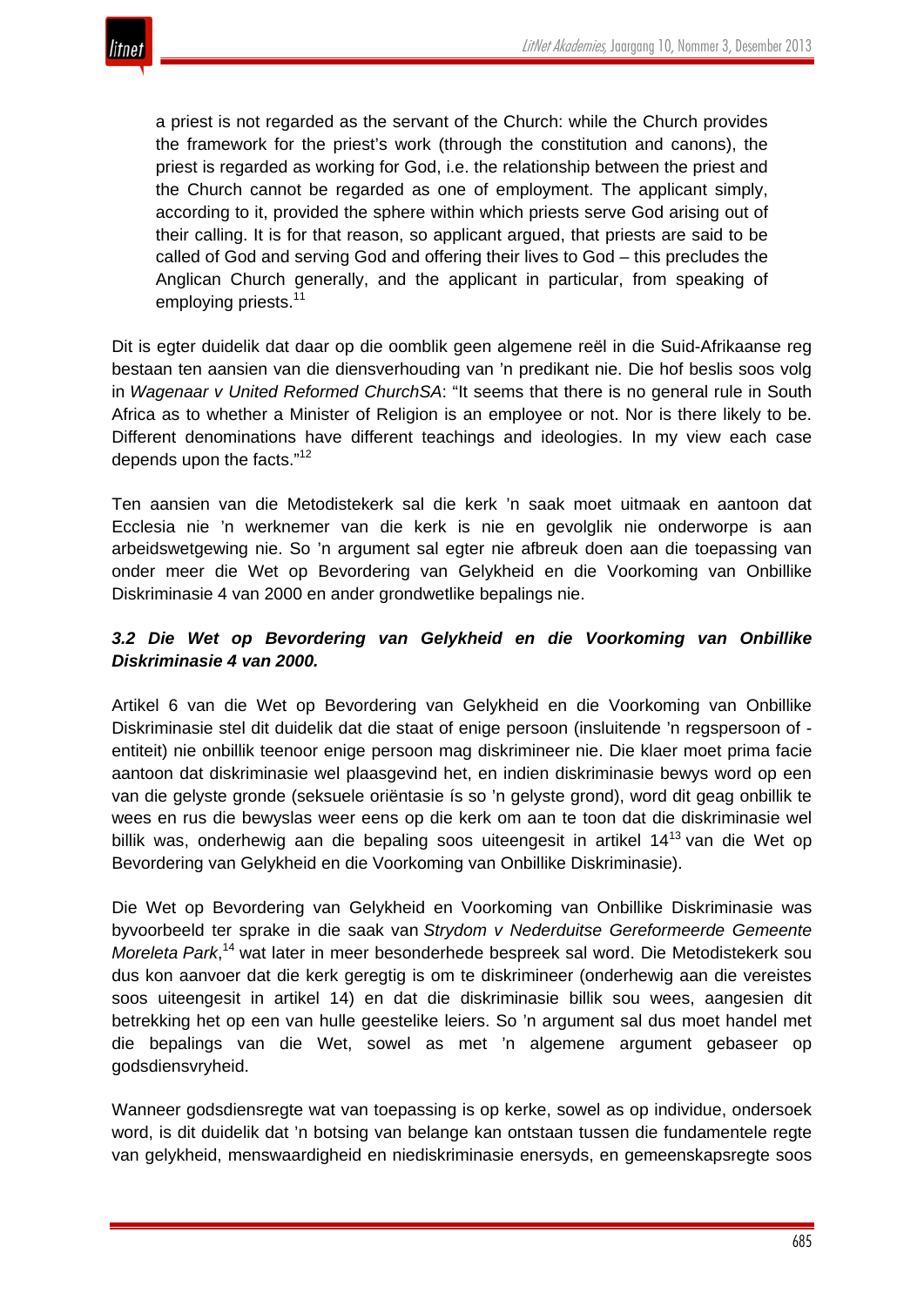

die reg op vryheid van godsdiens en vryheid van assosiasie, andersyds. Die toepassing van die Grondwet bly dus altyd van groot belang by so 'n geskil.

#### *3.3 Die Grondwet en onbillike diskriminasie*

Artikel 9 van die Grondwet bepaal uitdruklik dat almal gelyk voor die reg is en die reg het op gelyke beskerming en voordeel van die reg. Die regte soos vervat in artikel 15 (vryheid van godsdiens),<sup>15</sup> artikel 18 (vryheid van assosiasie)<sup>16</sup> en artikel 31 (die reg om godsdienstige verenigings te vorm),<sup>17</sup> speel 'n baie belangrike rol wanneer ons die billikheid van diskriminerende praktyke wil bepaal. Die onderlinge verhouding tussen die reg op vryheid van assosiasie, die reg op godsdiensvryheid en die reg op gelykheid kan sekere beperkings en voorskrifte aan die funksionering van kerke stel. Die staat of die howe kan in die interne werksaamhede van 'n kerk inmeng op grond van diskriminerende praktyke, maar dan slegs ingevolge die beperkingsbepaling soos vervat in artikel 36<sup>18</sup> van die Grondwet.

Waar 'n kerk se toelatingsvereistes of indiensnemingspraktyke 'n skending van die reg op gelykheid ooreenkomstig artikel 9<sup>19</sup> van die Grondwet daarstel, sal daar ondersoek ingestel moet word na die rasionele verband tussen die differensiasie en 'n wettige staatsoogmerk. Indien die differensiasie op een van die gelyste gronde in artikel 9(3) gegrond is, is dit diskriminasie wat onbillik geag word. Die onbillikheid van die diskriminasie moet dan bepaal word aan die hand van die toets of dit wel billik en regverdigbaar is in 'n oop en demokratiese samelewing ooreenkomstig artikel 36 van die Grondwet. Dan sal die bewyslas weer eens op die kerk rus om aan te toon dat die diskriminasie wel billik was.

In kerke oor die wêreld heen is die kwessies van homoseksualiteit en veral homoseksuele predikante ernstig verdelend. Hier is dit is duidelik dat kerke en geloofsinstellings nie outomaties gevrywaar word van algemene indiensnemingspraktyke, gelykheidswetgewing of die bepalings van die Grondwet nie. Heelwat onsekerheid heers oor hierdie kwessies, en menings is erg verdeeld.

Verskeie vrae kom na vore: Wat presies is die regsposisie met betrekking tot die diskriminasie teenoor en ontslag van homoseksuele predikante? Is die posisie anders binne kerke as binne die gewone werksplek en word predikante anders behandel as gewone werknemers? Wat sê ons reg en wat is die howe se standpunt? Die konflik tussen verskeie fundamentele regte kom ter sprake by so 'n ondersoek en die hieropvolgende bespreking sal probeer om van hierdie vrae te beantwoord.

# **4. Konflik tussen die reg op vryheid van assosiasie, die reg op godsdiensvryheid en die reg op gelykheid**

Artikel 18 van die Grondwet bepaal dat elkeen die reg het op vryheid van assosiasie. Die een aspek van hierdie reg hou in dat individue as lede van byvoorbeeld 'n bepaalde organisasie (soos 'n kerk) die vryheid het om te bepaal met wie hulle wil assosieer om godsdienstige redes, as 'n manifestering van 'n bepaalde vryheid van geloof of godsdiens. Andersyds hou die reg op vryheid van assosiasie ook in dat elkeen die reg het om te besluit by watter organisasie hy of sy wil aansluit. In die konteks van die horisontale toepassing van die Grondwet hou dit dus in dat daar nie op grond van die gelyste gronde soos aangetref in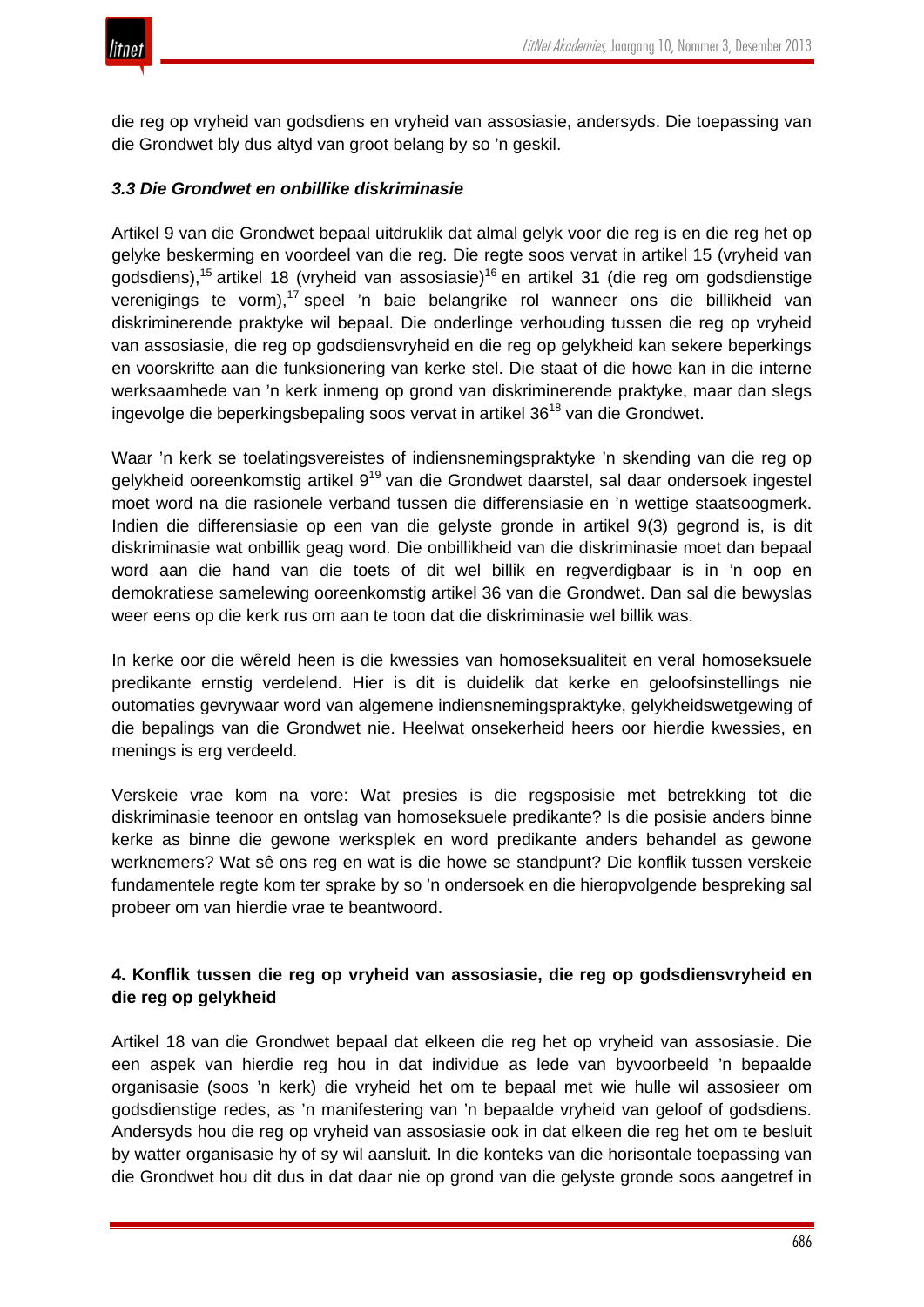

artikel 9 van die Grondwet gediskrimineer mag word nie. Dit sluit onder andere godsdiens, geloof en seksuele oriëntasie in.

Artikel 31 is gekoppel aan artikel 18, en beide is daarop gemik om die diversiteit van kultuur, taal en godsdiens in Suid-Afrika te erken en te bevorder. Soos regter Sachs tereg opmerk met betrekking tot artikel 31:

There are a number of provisions designated to protect the rights of members of communities. They underlie the constitutional value of acknowledging diversity and pluralism in our society and give a particular texture to the broadly phrased right to freedom of association contained in s.18. Taken together they affirm the right of people to be who they are without being forced to subordinate themselves to the cultural and religious norms of others, and highlight the importance of individuals being able to enjoy what is called the "right to be different". In each case, space has to be found for members of the communities to depart from a general norm. These provisions collectively and separately acknowledge the rich tapestry constituted by civil society, indicating in particular that language, culture and religion constitute a strong weave in the overall pattern.<sup>20</sup>

In 'n besprekingsdokument van die Menseregtekommissie word met verwysing na artikel 31(2) aangevoer dat daar 'n hiërargie van regte is en word daar tot die volgende gevolgtrekking gekom: "According to this hierarchy, the rights to human dignity and equality are superior to others. Therefore, when these core rights collide with other rights such as the right to freedom of association, the right to dignity and equality must prevail."<sup>21</sup>

So 'n benadering strook nie met die bovermelde siening van regter Sachs nie en is ook nie in ooreenstemming met die ontwikkeling van regspraak op hierdie gebied nie. Ook in 'n latere verslag wat deur verskeie deskundiges op die gebied van vrywillige organisasies namens die Menseregtekommissie saamgestel is, word hierdie standpunt nie gesteun nie. Daar word tereg aangevoer dat 'n "more nuanced balancing of rights" vereis word. En verder dat

a mere conflict between an associational right and the right to equality cannot always result, irrespective of circumstances, in the predominance of the right to equality. The consequence of this interpretation would be to emasculate associational rights and severely restrict cultural liberties.<sup>22</sup>

Hierdie benadering is dan ook een wat deurgaans in hierdie bespreking gesteun sal word, in teenstelling met onder andere die siening van Bilchitz, wat sterk ten gunste is van die "presumption of equality"-benadering wat later in die bespreking van die *Strydom*-saak meer aandag sal geniet.

In verskeie van die kerkgenootskappe in Nederland word die posisie van die vrou byvoorbeeld anders gesien as dié van die man. Die posisie van man en vrou is nie gelyk nie, maar gelykwaardig. Hoewel die gelykheidsbeginsel in die Nederlandse reg ook een van die mees fundamentele regte in die Nederlandse regsorde is, skep die Nederlandse grondwet ook geen rangorde van fundamentele regte nie en sal die reg op vryheid van godsdiens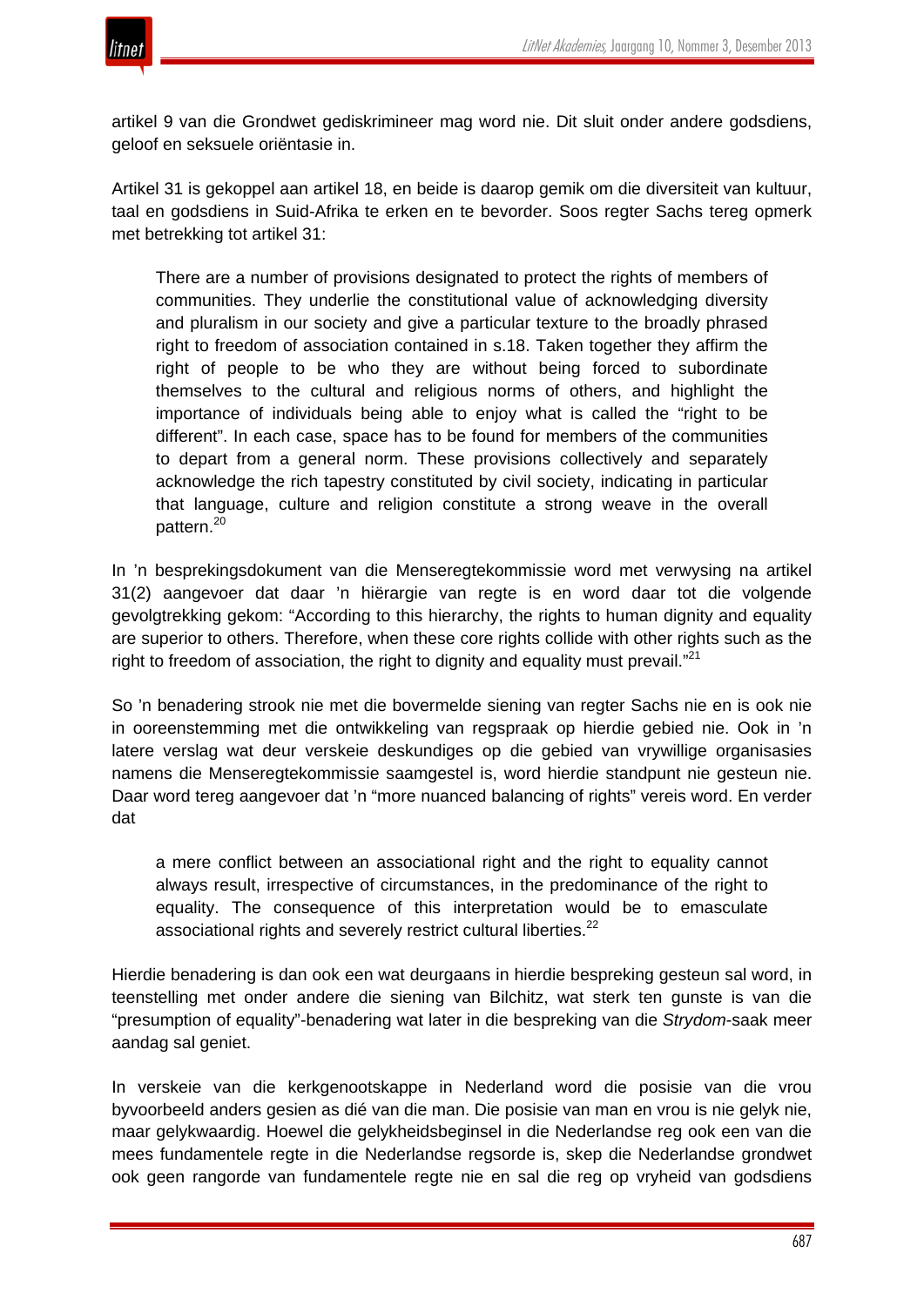

opgeweeg moet word teen die gelykheidsbeginsel. Daar word selfs aangevoer dat aangesien die Algemene Wet Gelijke Behandeling (AWGB) nie van toepassing is binne kerkgenootskappe nie, vryheid van godsdiens voorrang sal geniet wanneer daar 'n botsing tussen die gelykheidsbeginsel en godsdiens binne 'n kerkgenootskap ontstaan.

Die regte vervat in artikels 18 en 31 geld egter ook nie absoluut nie, en gevolglik stel die hof in *Christian Education*<sup>23</sup> dit duidelik dat, ooreenkomstig artikel 31(2), die regte in 31(1) nie uitgeoefen mag word op 'n wyse wat met enige bepaling van die Handves van Regte onbestaanbaar is nie, en beslis soos volg:

It should be observed, further, that special care has been taken expressly to acknowledge the supremacy of the Constitution and the Bill of Rights. Section 31(2) ensures that the concept of rights of members of communities that associate on the basis of language, culture and religion, cannot be used to shield practices which offend the Bill of Rights. These explicit qualifications may be seen as serving a double purpose. The first is to prevent protected associational rights of members of communities from being used to "privatise" constitutionally offensive group practices and thereby immunize them from external legislative regulation or judicial control. This will be particularly important in relation to practices previously associated with the abuse of the notion of pluralism to achieve exclusivity, privilege and domination. The second relates to oppressive features of internal relationships primarily within the communities concerned, where section 8, which regulates the horizontal application of the Bill of Rights, might be specially relevant.

Artikel 31(2) stel dit dus duidelik dat enige uitsluitingsvereistes, optrede of kriteria van 'n kerk nie summier toegelaat sal word nie, maar steeds aan die hand van die beperkingsbepaling en die proporsionaliteitstoets getoets sal word. Gevolglik is dit nie nodig dat daar van die veronderstelling uitgegaan hoef te word dat assosiatiewe regte by voorbaat ondergeskik en van minder waarde as die reg op gelykheid en menswaardigheid is nie.

'n Goeie voorbeeld tref ons aan in die saak van *Taylor v Kurtstag*, <sup>24</sup> waar die hof 'n belangeafweging moes maak tussen die reg van die individu op vryheid van godsdiens en assosiasie en die reg van die gemeenskap. 'n Lid van die Joodse gemeenskap is deur die Beth Din, die bevoegde Joodse kerklike gesag, geëkskommunikeer uit die Joodse geloof deur middel van 'n *Cherem* (bevel). Hy het aansoek gedoen om die tersydestelling van die bevel,omdat dit nie net sy reg op assosiasie kragtens artikel 18 geskend het nie, maar ook sy reg op institusionele godsdiensvryheid ingevolge artikel 31 – die reg op kollektiewe uitoefening van die reg op godsdiensvryheid. Die hof kom tot die gevolgtrekking dat die assosiatiewe regte van die gemeenskap swaarder weeg as die persoonlike regte van die individu en dat die beperking van die individu se regte gevolglik billik en regverdigbaar was. Die hof beoordeel die omvang van die beperking op die regte van die individu volledig en weeg dit op teen die assosiatiewe regte van die organisasie. Dit behels noodwendig 'n grondwetlike beperking van die regte van die individu, wat die hof noodsaak om die aard en doel van die beperking volledig te ondersoek aan die hand van artikel 36, wat insluit: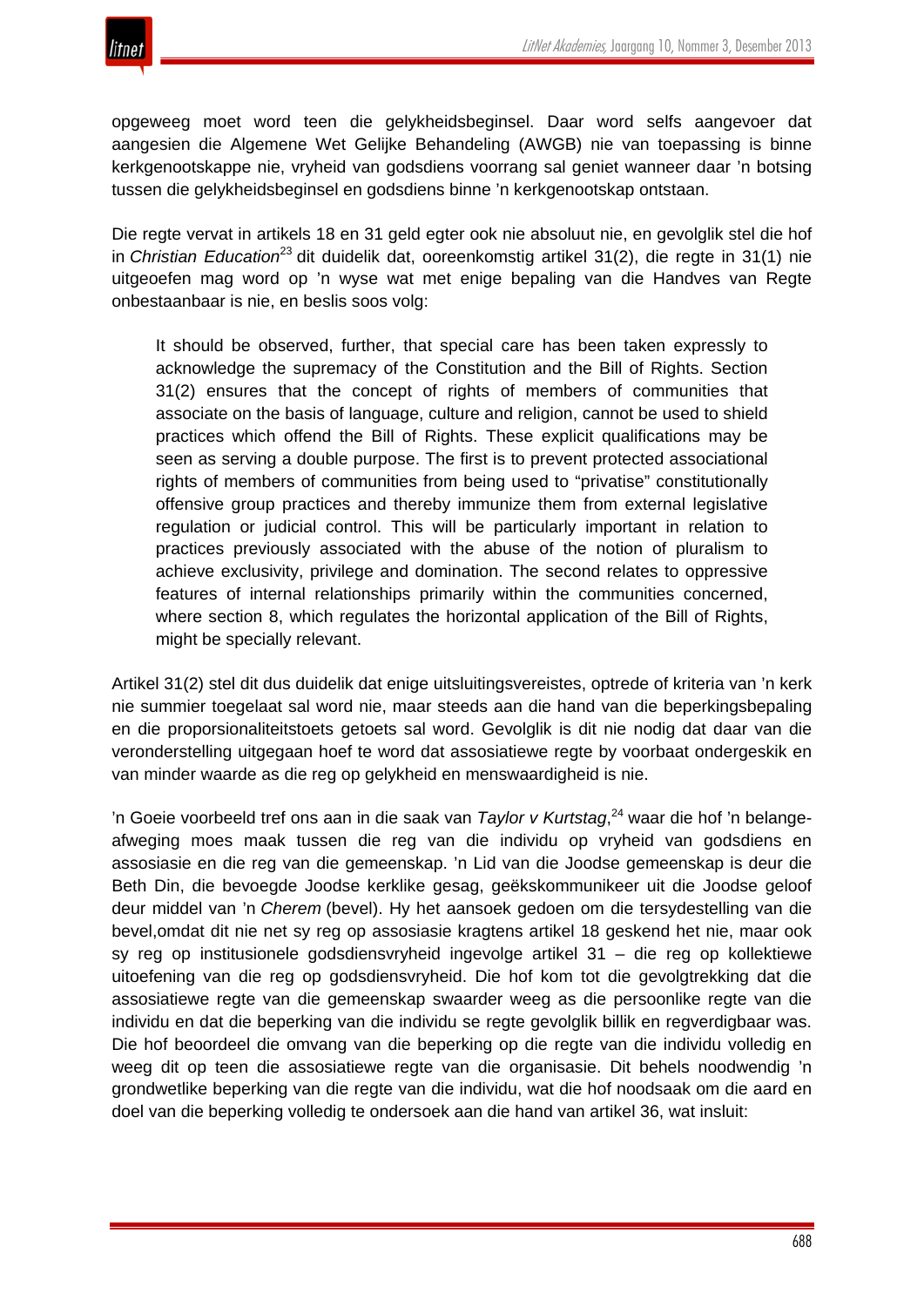

- die aard van die reg en die belangrikheid van die doel van die beperking
- die aard en omvang van die beperking
- die verband tussen die beperking en die doel daarvan, naamlik die verband tussen die beperkende toelatingsvereistes en die oogmerke van die organisasie
- 'n minder beperkende wyse om die doel te bereik.

Waar 'n vereniging se toelatings- of uitsluitingsvereistes egter 'n skending van die reg op gelykheid ooreenkomstig artikel 9 van die Grondwet daarstel, word 'n ietwat ander toets gevolg.<sup>25</sup> Ondersoek sal ingestel word na die rasionele verband tussen die differensiasie en 'n wettige staatsoogmerk. Indien die differensiasie op een van die gelyste gronde in artikel 9(3) gegrond is, is dit diskriminasie wat onbillik geag word. Die onbillikheid van die diskriminasie moet dan bepaal word aan die hand van die toets of dit wel billik en regverdigbaar is in 'n oop en demokratiese samelewing ooreenkomstig artikel 36 van die Grondwet. Wat dikwels uit die oog verloor word, is dat geloofsinstellings nie net gewone vrywillige organisasies is nie, maargodsdienstige organisasies. Gevolglik speel nie net die reg op vryheid van assosiasie 'n rol nie, maar ook die belangrike reg op godsdiensvryheid.

Lenta<sup>26</sup> argumenteer in hierdie verband soos volg:

The right to freedom of religion incorporates the interest of churches in conducting the internal affairs, including labour relations, according to their perceived interests; that is, in keeping decision-making authority over operations within the church free of government interference. The argument that government should not regulate the way in which churches select their officers and workers is that to do so is an unacceptable encroachment on religious affairs: it is simply inappropriate for the state to insist that religious organisations carry on their internal affairs in a way that is inconsistent with settled religious convictions and practices.

Die *Strydom*-saak is belangrik om die verhouding tussen die reg op vryheid van assosiasie (artikel 18), godsdiensvryheid (artikel 15), gemeenskaplike godsdiensbeoefening (artikel 31) en die reg op gelykheid en niediskriminasie (artikel 9) te ondersoek en te evalueer, veral in soverre hierdie fundamentele regte met mekaar bots.

# **5.** *Strydom v Nederduitse Gereformeerde Gemeente Moreleta Park*<sup>27</sup>

Johan Strydom was 'n musiekdosent by die NG Gemeente Moreleta Park se Kunste-Akademie. Sy diens is in 2005 deur die gemeente beëindig nadat dit aan die lig gekom het dat hy in 'n vaste verhouding met 'n man is. Die saak behels 'n botsing tussen verskeie belangrike fundamentele regte: die reg op vryheid van assosiasie en vryheid van godsdiens aan die een kant en die reg op gelykheid aan die ander kant.<sup>28</sup> Die hof moes beslis of geloofsinstellings vrygestel word van die bepalings van die Wet op Bevordering van Gelykheid en Voorkoming van Onbillike Diskriminasie 4 van 2000 ten aansien van diskriminasie op grond van seksuele oriëntasie in die werkplek. Ook ter sake was die vraag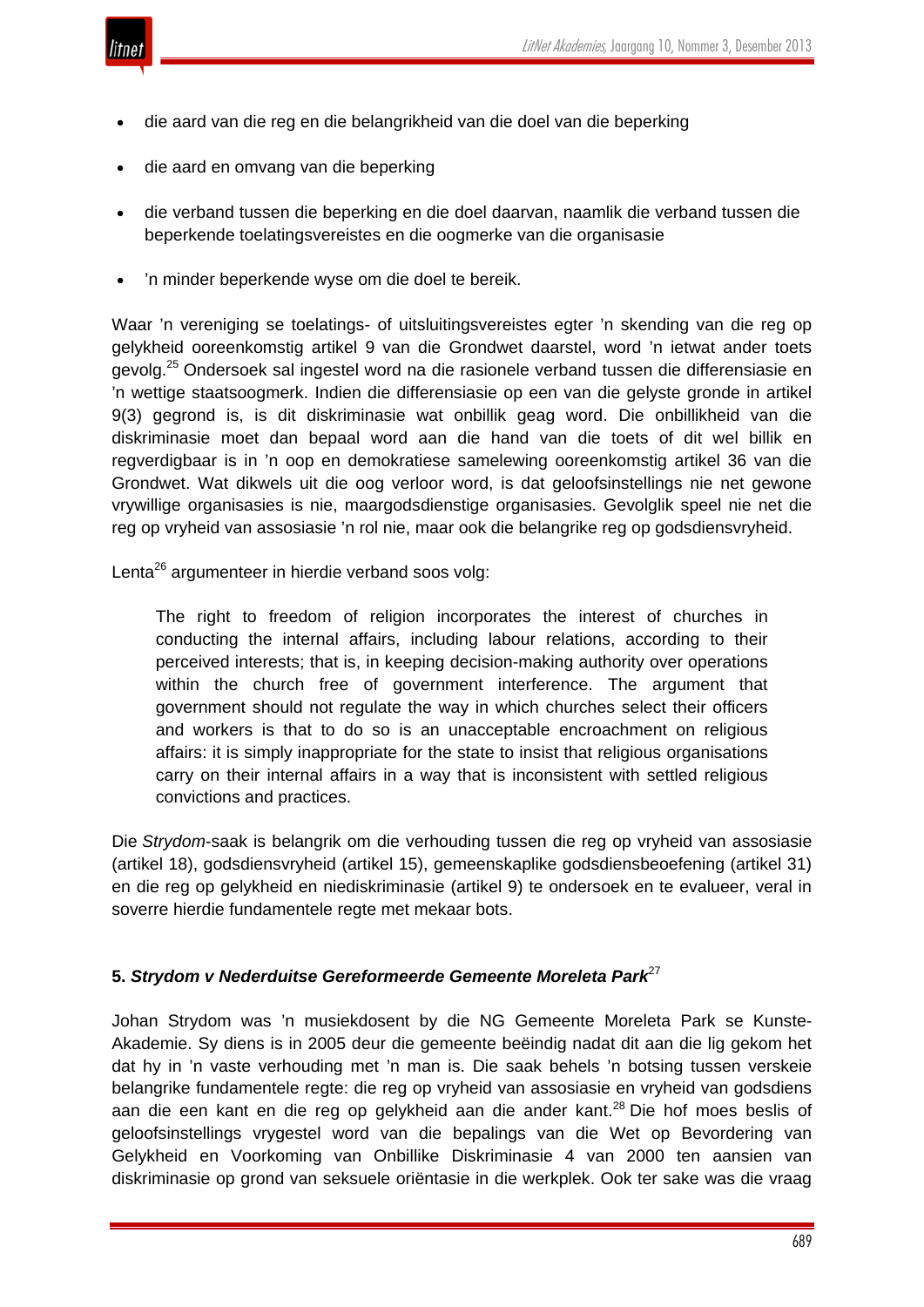

of die geloofsinstelling se reg om te diskrimineer verder strek as bloot geestelike leiers en gevolglik ook 'n musiekdosent wat nie by godsdiensonderrig betrokke was nie, insluit.

Die hof beslis by monde van regter Basson dat die gemeente se besluit om Strydom se diens as musiekdosent in 2005 te beëindig, diskriminasie daarstel, aangesien (i) Strydom bloot 'n musiekdosent was en nie in die posisie van 'n "geestelike leier" was nie, (ii) dit nie in sy kontrak duidelik gestel is dat hy betrokke was of sou wees by godsdienstige onderrig nie, en (iii) die kerk gevolglik nie gevrywaar is van die bepalings van die Wet op Bevordering van Gelykheid en Voorkoming van Onbillike Diskriminasie nie.

Die gemeente verskil steeds met die hof oor die bevinding dat Strydom, wat as musiekdosent in die gemeente gewerk het, nie as geestelike leier deur die hof geag is nie. Volgens hulle omvat die begrip *geestelike leier* veel meer as bloot predikante, ouderlinge en diakens. Die gemeente voel dat Strydom wel in 'n posisie van 'n geestelike leier was en "as rolmodel vir jong studente opgetree [het] en daarom was hy onderhewig aan die verklaarde gemeentebeleid oor geestelike leiers".<sup>29</sup>

Wat geestelike leiers betref, Stel Woolman<sup>30</sup> dit duidelik dat

although the value of equality is foundational to the new constitutional dispensation, it is unlikely that equality considerations could outweigh the enormous impact of failing to give churches an exemption in relation to their spiritual leaders. Where appointment, dismissal and employment conditions of religious leaders (such as priests, imams, rabbis, and so forth) are concerned, religious bodies are likely to be exempted from compliance with legislation prohibiting unfair discrimination.

'n Belangrike en interessante Amerikaanse saak waarna verwys word in die beslissing van regter Basson in*Strydom*, is die saak van *Corporation of the Presiding Bishop of the Church of Jesus Christ of Latter-day Saints v Amos*. <sup>31</sup> In *Amos* was sekere bepalings van die Civil Rights  $Act^{32}$  ter sprake in terme waarvan geloofsinstellings in arbeidsverhoudinge en indiensneming mag diskrimineer op grond van godsdiens, ongeag of die werknemer 'n godsdienstige funksie verrig of nie.<sup>33</sup> Voormalige werknemers van 'n afdeling van die Church of the Latter-day Saints wat geweier het om lede van die betrokke kerk te word, of nie daarvoor geskik was nie, is deur die kerk uit hulle poste ontslaan. Van die werknemers was nie betrokke by enige spesifieke religieuse funksies of onderrig nie; van hulle was vragmotorbestuurders en klerewerksters.

Die kerk het nie gekwalifiseer vir die betrokke "uitsonderingsbepaling" in die Civil Rights Act nie, maar het aangevoer dat die kerk van alle werknemers kan verwag om die kerk se waardes te onderskryf. Die werknemers het aangevoer dat om godsdienstige werkgewers toe te laat om van die uitsonderingsbepaling gebruik te maak ten aansien van niegodsdienstige posisies, 'n inbreukmaking op die Establishment Clause is en godsdiens onregmatig bevoordeel word.<sup>34</sup>

Die hof bevestig hierdie uitsonderingsposisie ten opsigte van alle niewinsgewende aktiwiteite en bevind dat die verbod teen godsdienstige diskriminasie in die werkplek met betrekking tot sekulêre, niewinsgewende aktiwiteite van godsdienstige organisasies, nie inbreuk maak op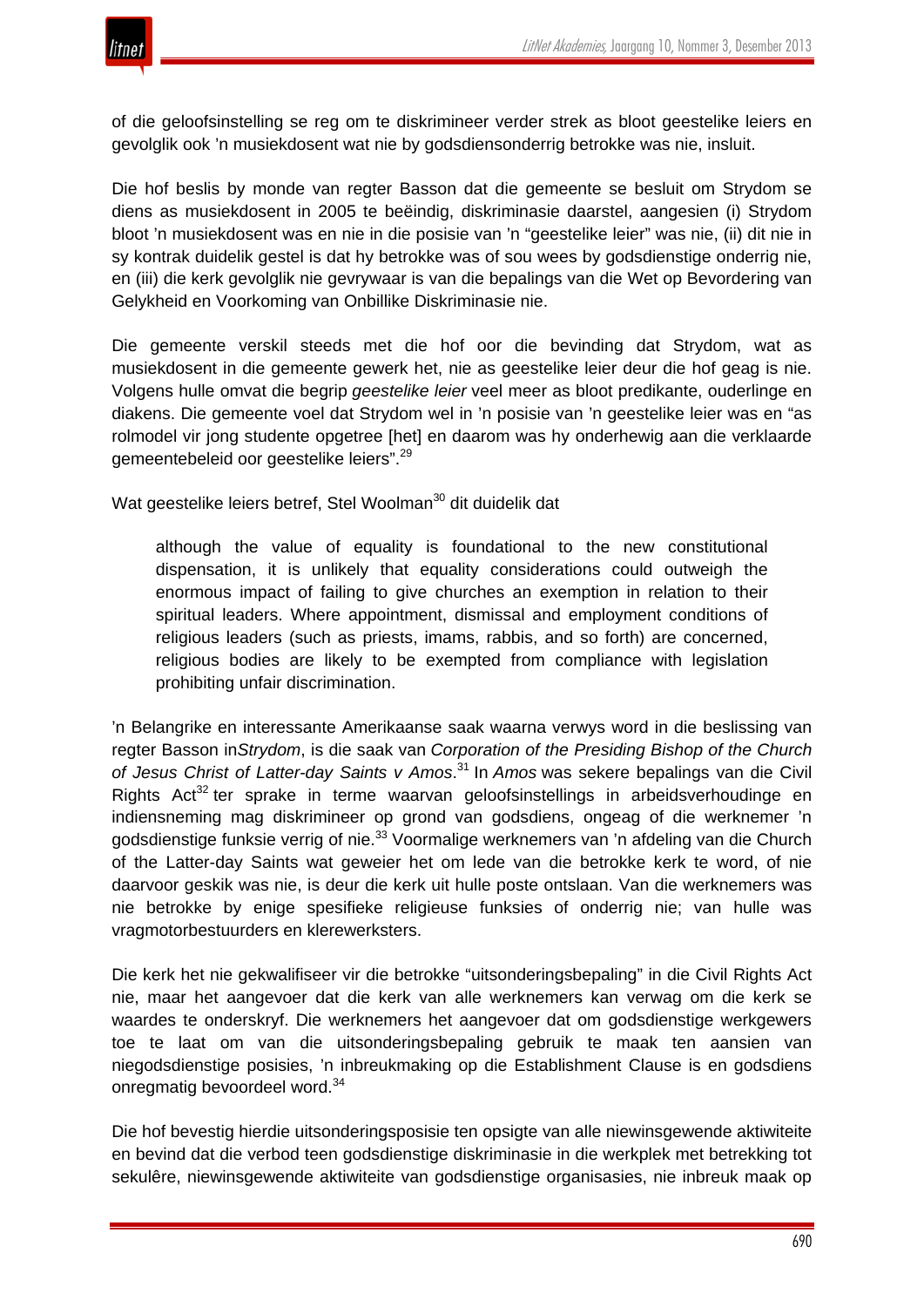

die Establishment Clause nie. Die hof beslis dat "it is a significant burden on a religious organization to require it, on pain of substantial liability, to predict which of its activities a secular court will consider religious."<sup>35</sup> Die skeidingslyn tussen "godsdienstig" en "sekulêr" is 'n moeilike lyn om te trek en dit is te verstane dat godsdienstige organisasies "[would] be concerned that a judge would not understand its religious tenets and sense of mission". Die gevolglike aanspreeklikheid "might affect the way an organization carried out what it understood to be its religious mission".<sup>36</sup>

Lenta<sup>37</sup> is van mening dat dit egter nie beteken dat "religious associations should not be required to demonstrate to the court that the position related to the unfair discrimination is sufficiently closely connected to the doctrinal core of the church", wat die NGK Moreleta Park volgens die hof nie voldoende gedemonstreer het nie. Hy is van mening dat regter Basson in *Strydom* korrek was in sy siening dat godsdienstige groepe nie toegelaat sal word om te diskrimineer in arbeidsaangeleenthede nie, "unless the job in question is sufficiently closely connected to the doctrinal core of the religion".<sup>38</sup> Gevolglik is hy ook van mening dat die hof se beslissing in *Amos* nie korrek was nie.

Hierdie siening, dat dit aanvaarbaar is vir die howe "to delve (carefully) into questions of core tenets of belief – and decide which beliefs are trumps and which beliefs are not", word egter nie gedeel deur Woolman<sup>39</sup> nie en hy steun die siening van regter Brennan in *Amos* dat "religious organizations have an interest in autonomy in ordering their religious affairs".<sup>40</sup> Regter Brennan handhaaf die grondwetlikheid van artikel 702, wat, "covering all types of church employees, no matter what the job, appropriately balances the right of employees to religious liberty and the autonomy of religious organizations".<sup>41</sup>

In een van die belangrikste godsdienvryheidsake in Amerika in die afgelope twintig jaar, *Hosanna-Tabor Evangelical Lutheran Church and School v Equal Employment Opportunity Commission*, <sup>42</sup> bevestig die Amerikaanse hoë hof bostaande siening. Die Amerikaanse hoë hof is van mening dat aksies teen "leaders" en "teachers" van geloofsinstellings wat gegrond is op indiensnemingsdiskriminasie, 'n onregmatige inbreukmaking op die interne organisasie van die betrokke geloofsinstelling daarstel.

Die hof kom tot die volgende gevolgtrekking:

The interest of society in the enforcement of employment discrimination statutes is undoubtedly important. But so too is the interest of religious groups in choosing who will preach their beliefs, teach their faith, and carry out their mission. When a minister who has been fired sues her church alleging that her termination was discriminatory, the First Amendment has struck the balance for us. The church must be free to choose those who will guide it on its way.<sup>43</sup>

In 'n onlangse artikel is Van Wyk<sup>44</sup> van mening dat bogenoemde Amerikaanse beslissing die korrektheid van die uitspraak in die *Strydom-*saak bevraagteken en dat in die lig daarvan iemand soos Lulani Vermeulen byvoorbeeld moeilik sou slaag met 'n eis dat die NGK haar as predikant moet legitimeer. Hy bevestig die siening dat dit nie 'n hof se taak is om te oordeel of 'n blote orrelis ook 'n verkondiger van die betrokke kerk se boodskap kan wees nie. In die *Strydom-*saak het die kerk dalk nie duidelik genoeg gesê wat hulle van ál hulle werknemers verwag nie, en dit plaas 'n hof in 'n baie moeilike situasie waar 'n kerk of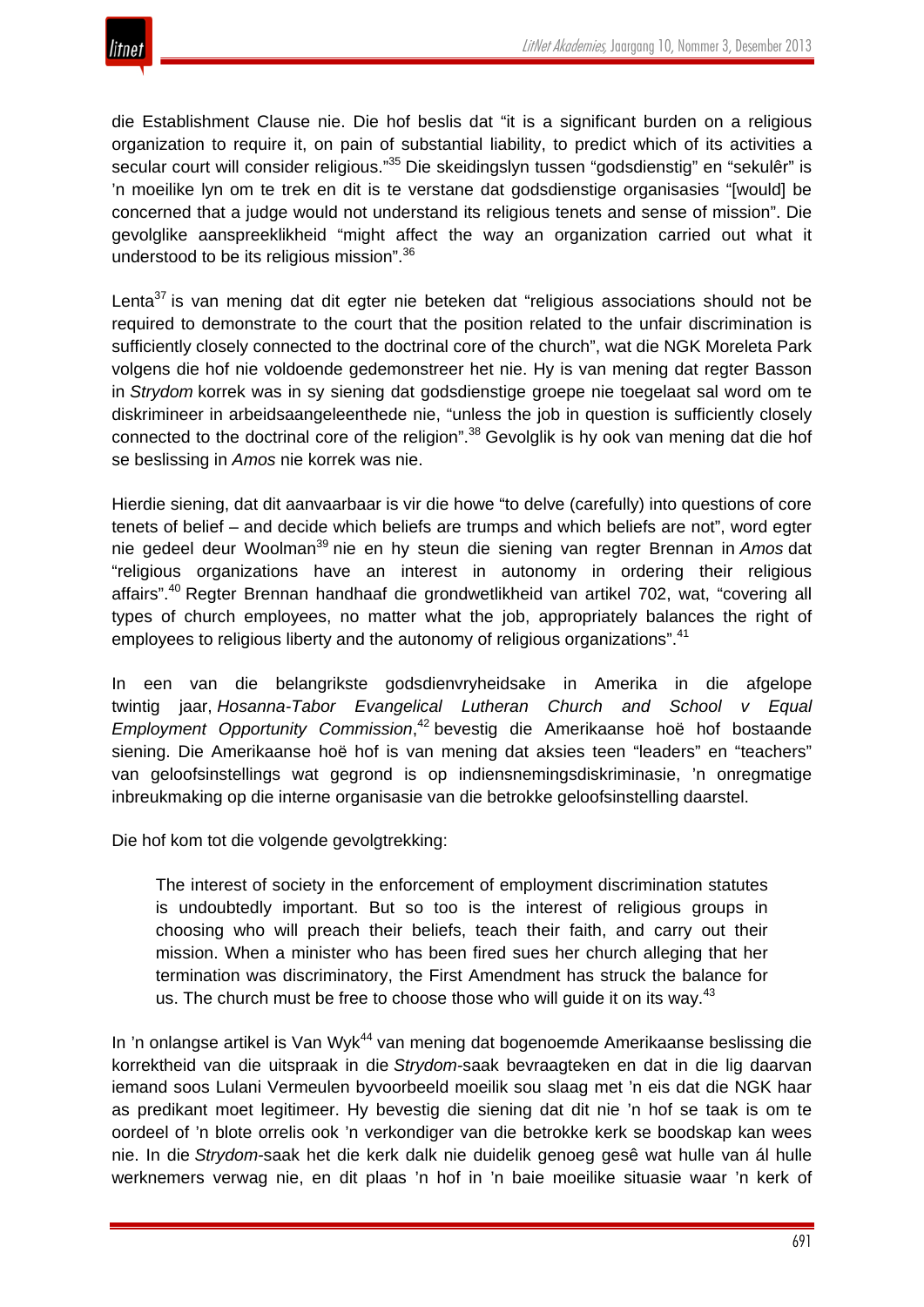

geloofsinstellings nié van die reg gebruik maak om te sê wat hulle voorwaardes is, al dan nie. De Vos<sup>45</sup> voer aan dat dit vir kerke, moskees en sinagoges 'n skending van die reg op godsdiensvryheid sou wees indien daar van hulle verwag sou word "to employ a gay dominee, imam, rabbi or priest or to force the Catholic Church to ordain woman priests. The same would be true for forcing them to employ someone giving religious instruction at that institution."

Die hof in *Strydom* het dit wel duidelik gemaak (hoewel in 'n *obiter*-opmerking)<sup>46</sup> dat die hof nie teen die kerk sou beslis het indien Strydom se kontraktuele verpligtinge wel funksies van 'n godsdienstige en geestelike aard ingesluit het wat deel van die kerk se spirituele funksies was nie. Lidmaatskapvereistes en die interne bestuur en organisasie van veral 'n geloofsinstelling is kritiek ten aansien van sy bepaalde karakter en geloofsidentiteit. Dit kan rampspoedige gevolge inhou indien wetgewing 'n geloofsinstelling sou dwing om sy beleid te verander en dit gevolglik die verandering van die essensiële karakter en geloofsidentiteit van so 'n organisasie tot gevolg het.

Gevolglik voer Woolman<sup>47</sup> tereg aan dat godsdiensinstellings wel anders as gewone verenigings is:

Like it or not, religion is different. Time – sacred time – for religion is circular, not linear. Linear time – human time – is profane. Religion returns through holiday and ritual to the beginning: when  $God - of$  one stripe or another  $-$  made the world and laid down the law. Others – non-members – may find the religious beliefs and practices of a faith perverse. But rational distinctions – or the absence of rational distinctions  $-$  is hardly the point when an organised faith is put in the position of defending God's law – not their own. It is God's law that provides the setting for meaningful action for the members of the Nederduitse Gereformeerde Gemeente Morelata Park. The notion that they could alter God's law is akin to idolatry. It confuses the sacred and the profane.

Lenta<sup>48</sup> voer aan dat die hof in *Strydom* die indruk skep dat die reg op gelykheid 'n meer fundamentele reg as die reg op vryheid van godsdiens en assosiasie is. Hoewel die hof erkenning gee aan die belangrikheid van die reg op godsdiensvryheid, met verwysing na die saak van *Prince v President, Cape Law Society and Others*, <sup>49</sup> beslis regter Basson egter dat die reg op gelykheid "is viewed as foundational to our constitutional order" en, met verwysing na *Minister of Education & Another v Syfrets Trust Ltd NO & Another*50, dat "[a]s a cursory perusal of constitutional jurisprudence shows, equality is not merely a fundamental right; it is a core value of the Constitution. This is borne out by various provisions in the Constitution itself, which articulate the ideal of equality."<sup>51</sup>

So 'n benadering en gepaardgaande siening is volgens Lenta vals en hy voer aan dat die reg op godsdiensvryheid een van die mees fundamentele regte is wat 'n persoon kan besit, dat "it would not be a huge exaggeration to suggest that this freedom is the grain of sand in the oyster of politics around which the pearl of liberalism gradually form", en dat die reg op godsdiensvryheid beskou word as die "ultimate freedom" en "not merely one of many rights, but the prototypical human right".<sup>52</sup>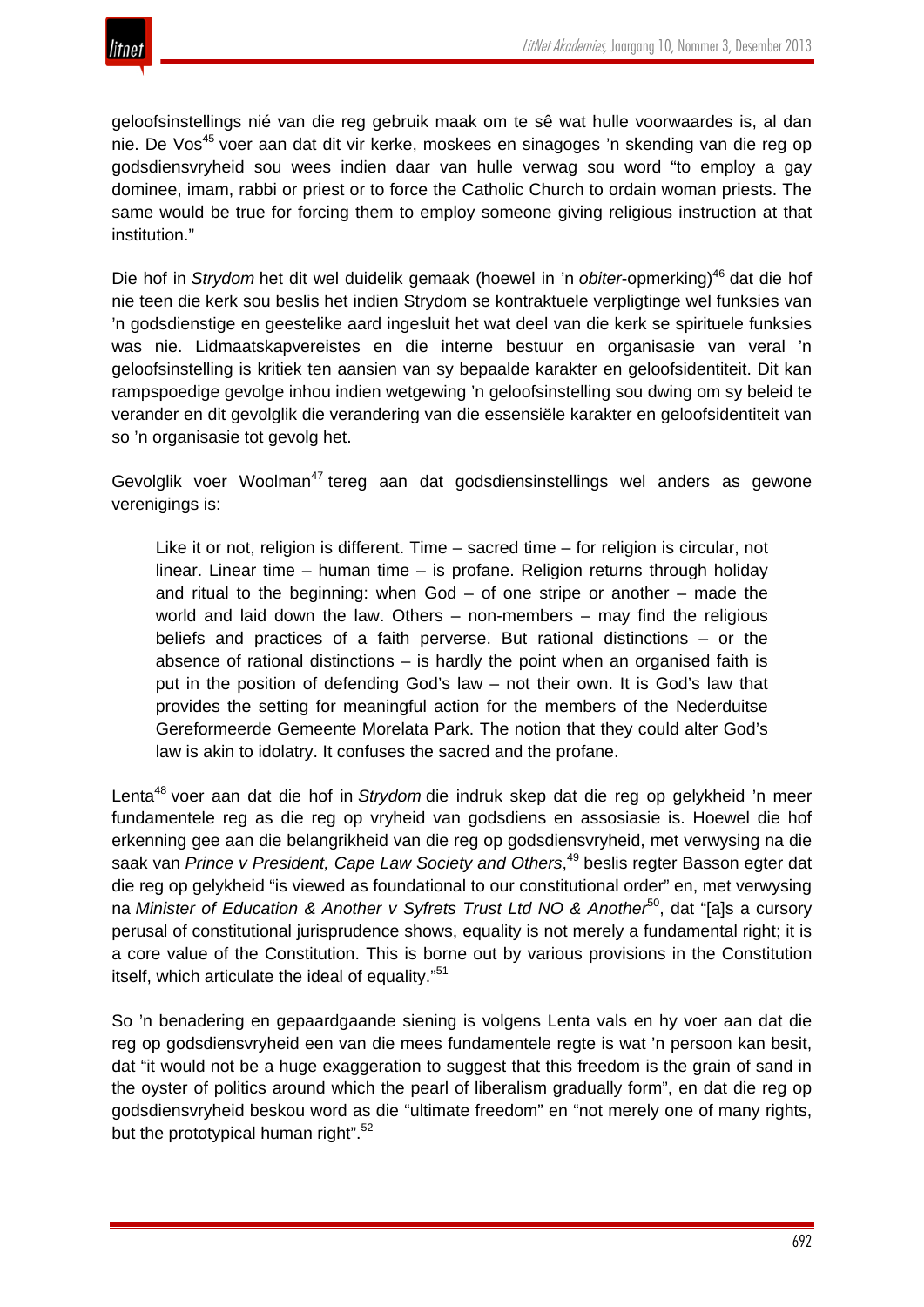

Lenta se siening word gesteun deur Benson, $53$  wat tereg aanvoer dat "equality is not more important than freedom of religion." Dit is ook in pas met die benadering soos voorgestaan in die bovermelde bespreking en die siening van regter Sachs en die verslag van die Menseregtekommissie. Die Afrika Christen Demokratiese Party (ACDP) en die AGS steun ook hierdie siening. Volgens die ACDP is alle regte se inperking onderhewig aan die beperking ingevolge artikel 36 van die Grondwet, maar "the right to equality should not trump the right to religious freedom and the right to freedom of association."<sup>54</sup>

Bilchitz<sup>55</sup> argumenteer egter sterk ten gunste van 'n "egalitarian form of liberalism" wat erkenning gee aan individue en organisasies om hulle eie lewenswyse in te rig solank dit nie inbreuk maak op die reg van ander individue om dieselfde te doen nie. Volgens hom vereis dit "a strong presumption in favour of equality and mitigates against effectively exempting religious associations from the provisions of the Constitution and PEPUDA [die Wet op Bevordering van Gelykheid en Voorkoming van Onbillike Diskriminasie] relating to nondiscrimination".

Geen reg is egter absoluut nie en die Wet op Bevordering van Gelykheid en Voorkoming van Onbillike Diskriminasie stel beslis 'n uitdaging aan en 'n beperking op die reg op godsdiensvryheid en die reg op vryheid van assosiasie. Soos Woolman tereg opmerk: "[It ...] poses an imminent threat to associational freedom."<sup>56</sup> Dit geld eweneens vir geloofsinstellings, en in soverre die Wet "gelykheid" voorrang gee bo die reg op godsdiensvryheid en die reg op vryheid van assosiasie, is Lenta van mening dat "this is illegitimate."<sup>57</sup>

Diskriminasie in die werkplek op grond van geslag en seksuele oriëntasie vind wel plaas. Lenta<sup>58</sup> voel sterk daaroor dat antidiskriminasiewetgewing nie gebruik moet word om hierdie vorm van diskriminasie te verhoed nie, want "religious associations have a right to manage their own affairs in accordance with the beliefs of members as expressed through their churches – freedom of religion and associational autonomy demand as much." Hy gebruik die voorbeeld van vrouebediening in die Katolieke Kerk. 'n Vrou wat die howe nader en daarop aandring om as priester bevestig te word, terwyl die Katolieke Kerk weier om haar in die bediening toe te laat, plaas haarself in 'n teenstrydige posisie. As Katoliek onderwerp sy haar aan die mag van die pous, maar aan die ander kant vra sy die hof om die kerk se standpunt kragteloos te maak. Dit plaas die howe in 'n onbenydenswaardige posisie, omdat 'n hof in so 'n geval moet beslis ten gunste van een faksie teen 'n ander in 'n uitsluitlik interne kerkaangeleentheid, "thereby altering the character of the religion concerned".<sup>59</sup> Daar is byvoorbeeld in die Anglikaanse Kerk heelwat interne verskille ten aansien van homoseksualiteit en interne konflik rakende Anglikaanse godsdienstige praktyke en leerstellinge. Gevolglik moet die howe in bogenoemde omstandighede, in ooreenstemming met die voorafgaande beslissing in *Amos* en die siening van onder andere Woolman, uiterse terughoudendheid aan die dag lê.

Dit is nie 'n hof se taak om godsdienstige leerstellinge te bepaal of uit te lê nie, en ook nie om inhoud te verleen aan iets wesenlik godsdienstig van aard nie. Geloofsinstellings moet toegelaat word om self betekenis aan wesenlik godsdienstige funksies toe te deel, en gevolglik moet 'n hof terughoudend opgestel wees en respek toon wanneer 'n geloofsinstelling van mening is dat, uit 'n geloofsperspektief, 'n sekere funksie van 'n godsdienstige aard is.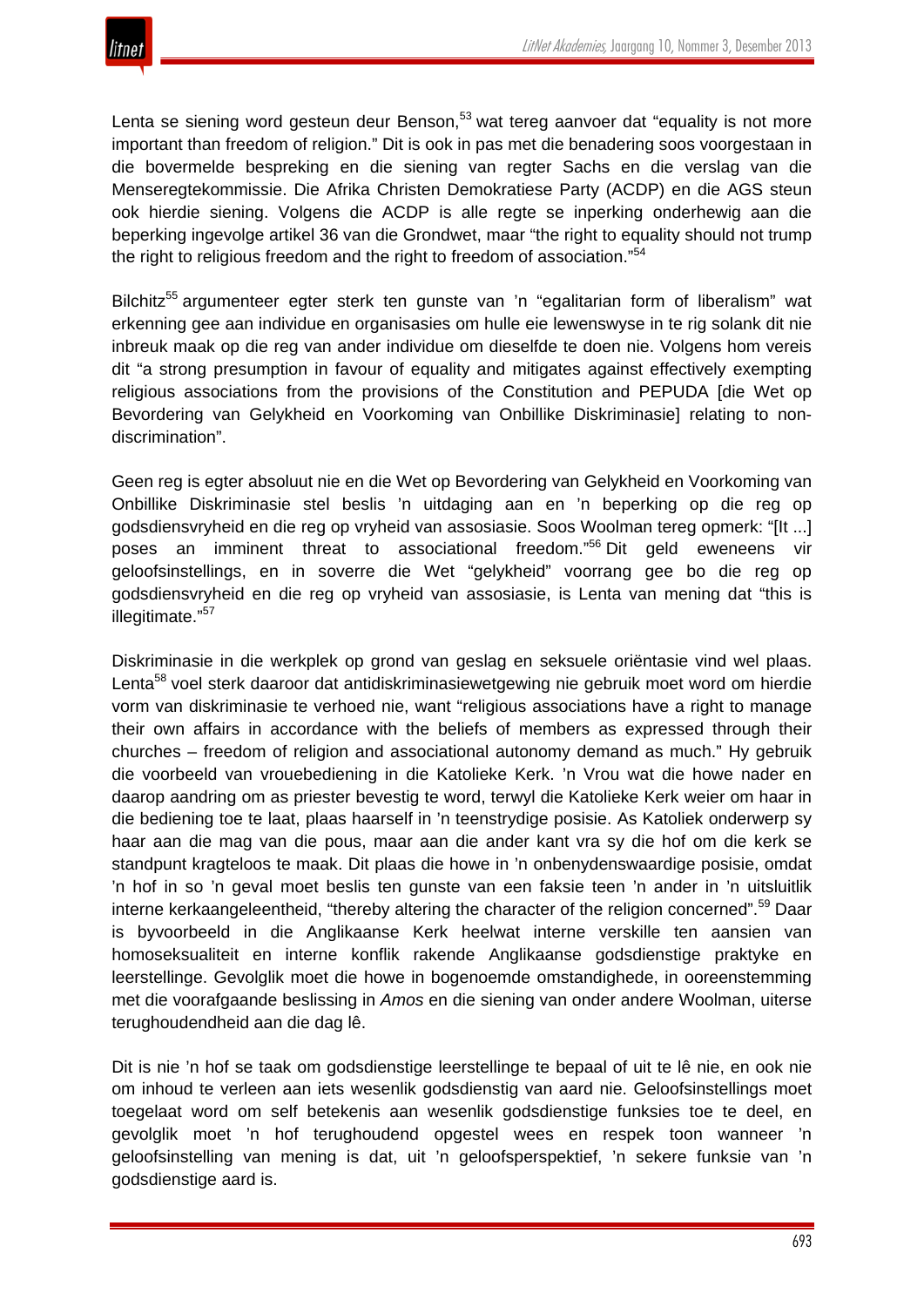Dit beteken egter nie dat kerke onvoorwaardelik gevrywaar word van die bepalings van die Wet op Bevordering van Gelykheid en Voorkoming van Onbillike Diskriminasie en selfs die Grondwet nie. Dit plaas wel die howe in 'n moeilike posisie waar een gemeente byvoorbeeld 'n homoseksuele predikant ontslaan op grond van sy of haar seksuele oriëntasie, en 'n ander gemeente hom daarvan distansieer. Dit demonstreer die moeilike posisie van die howe om nie kant te kies nie, maar ook die konflik tussen die reg op assosiasie binne verskillende groepe. Geen reg is egter absoluut nie en die Grondwet en wetgewing soos die Wet op Bevordering van Gelykheid en Voorkoming van Onbillike Diskriminasie stel beslis 'n uitdaging aan en 'n beperking op die reg op godsdiensvryheid en die reg op vryheid van assosiasie.

#### **6. Die pad vorentoe?**

Indien dit nie 'n hof se taak is om 'n oordeel te fel oor die moeilike kwessie van homoseksuele predikante en die kerk nie, waar laat dit persone soos Lulani Vermeulen en Ecclesia de Lange? En waar laat dit geloofsinstellings, maar ook die howe ten aansien van toekomstige beslissings soortgelyk aan *Strydom*?

Woolman<sup>60</sup> som dit goed, en korrek, in betreklik sterk woorde op:

So long as church rules *clearly preclude* openly gay and lesbian members of the church from participating in public practices in the church, neither our courts nor our state has any business using such blunt cudgels as the right to dignity to reinstate an openly lesbian organist so that she might teach in a faith-based school and be remunerated for her efforts. (Eie kursivering)

Dit beteken nie dat die howe nie steeds bereid sal wees om ondersoek in te stel na 'n bepaalde geloofsinstelling se leerstellings en of dit deel uitmaak van 'n bepaalde godsdiens nie. Die reg op godsdiensvryheid veronderstel egter dat die staat hom nie behoort te bemoei met die organisasie en interne aangeleenthede van die kerk of spesifieke geloofsinstellings nie. Ten aansien van Ecclesia de Lange, is dit moontlik dat 'n situasie soortgelyk aan dié van Johan Strydom en die NGK hom kan afspeel. In *Strydom* was die hof van mening dat die kerk se reëls en regulasies (soos dit uiting gevind het in Strydom se dienskontrak) nie duidelik genoeg was ten aansien van hulle posisie met betrekking tot homoseksuele "geestelike leiers" nie, en of daar wel van Strydom verwag is om by godsdienstige onderrig betrokke te wees nie. Aangesien die kerk se eie reëls onduidelik was, word die kerk gevolglik nie gevrywaar van die bepalings van die Wet op Bevordering van Gelykheid en Voorkoming van Onbillike Diskriminasie nie. Indien die kontrak en regulasies van die kerk egter uitdruklik bepaal het dat Strydom se verpligtinge ook funksies van 'n godsdienstige en geestelike aard insluit, sou die kerk se algemene standpunt ten aansien van homoseksuele leiers swaarder geweeg het en sou die hof in alle waarskynlikheid nie teen die kerk beslis het nie.

Met betrekking to Ecclesia de Lange word namens Ecclesia aangevoer dat die Metodistekerk geen vaste reël het wat predikante verbied om in die huwelik te tree met iemand van dieselfde geslag nie, hoewel die kerk slegs heteroseksuele huwelike erken. Gevolglik word aangevoer dat sy nie die betrokke reëls van die kerk oortree het nie. Daar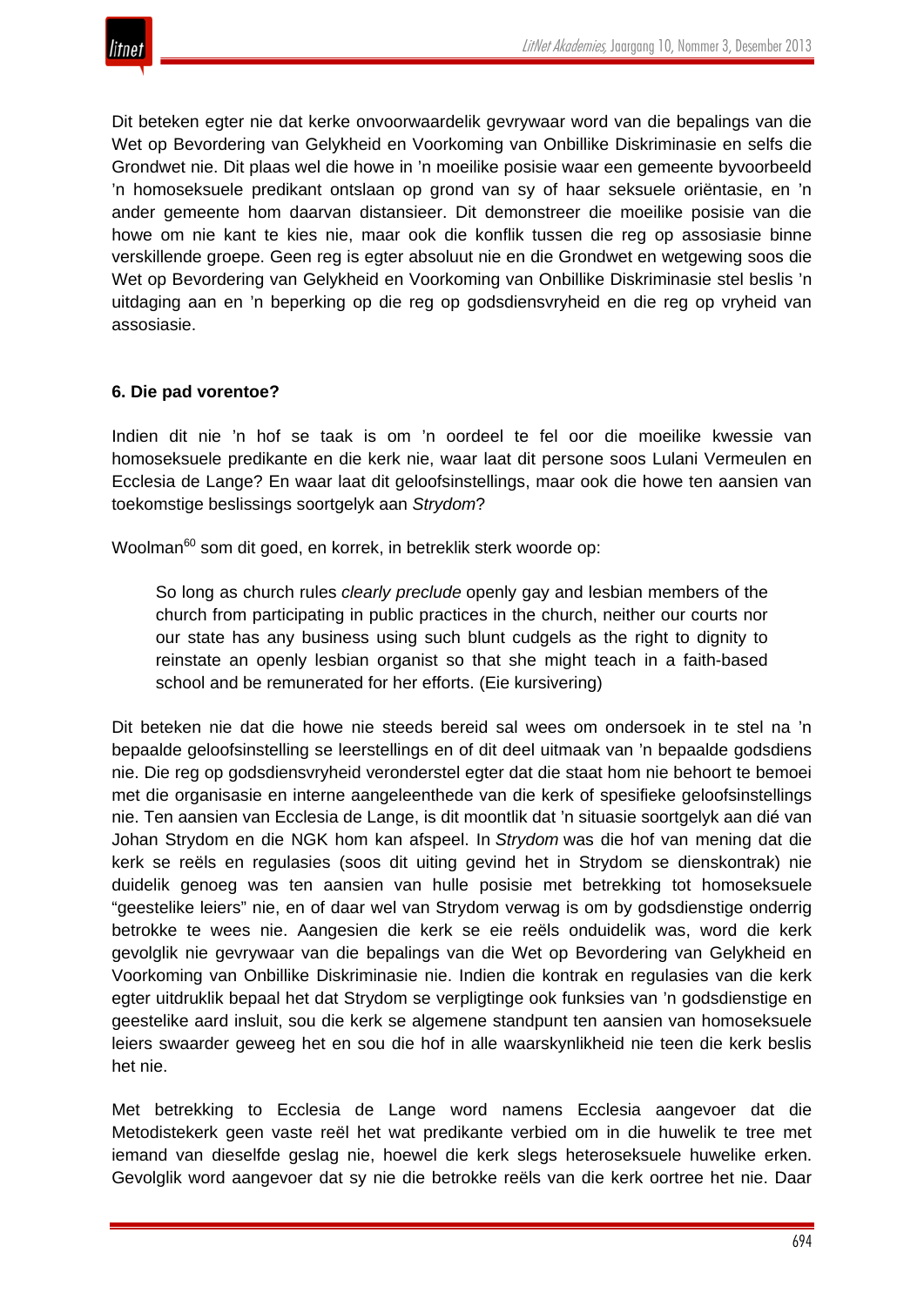word verder aangevoer dat die optrede van die kerk diskriminasie op grond van seksuele oriëntasie daarstel en dat die diskriminasie gevolglik ongrondwetlik is. Namens Ecclesia word ook aangevoer dat die hof nie gevra word om hom uit te laat oor godsdienstige leerstellinge (hetsy of gay-huwelike toegelaat moet word al dan nie), maar eerder om die kerk te verplig om sy eie reëls en regulasies na te kom. Die kerk is egter van mening dat dit nie die hof se besluit kan wees of daar wel 'n reël ten aansien van gay-huwelike was nie.

In *Yiba and Others v African Gospel Church*<sup>61</sup> bevestig die hof die beginsels van toepassing ten opsigte van die aard van die verhouding tussen 'n vrywillige vereniging en sy lede en die interpretasie van sy grondwet in die konteks van dissiplinêre optredes. Die hof beklemtoon die feit dat 'n vrywillige vereniging op grond van wedersydse ooreenkoms, gegrond op wilsooreenstemming ten aansien van die basiese eienskappe en oogmerke van die vereniging, tot stand kom. Die grondwet van die vereniging, tesame met die reëls en regulasies, vorm die ooreenkoms wat die aard en reikwydte van bevoegdhede van die vereniging sowel as die ampsdraers en lede uiteensit. Die vereniging onderneem implisiet om lede billik te hanteer ooreenkomstig die reëls en die bepalinge van die grondwet, en die bepalings kan nie geïgnoreer word nie. Verenigings het ook geen inherente bevoegdheid om lede te dissiplineer nie en die betrokke grondwet, reëls en regulasies moet daarvoor voorsiening maak. Gevolglik moet die vereniging sy dissiplinêre bevoegdhede ook uitoefen ooreenkomstig die betrokke reëls en regulasies, en sal 'n hof nie inmeng waar 'n vereniging ooreenkomstig sy eie reëls opgetree het nie. Die hof sal wél ingryp waar 'n huishoudelike tribunaal nie ooreenkomstig sy eie reëls opgetree het nie, sy diskresies nie behoorlik uitgeoefen het nie, die betrokke prosedures nie gevolg het nie, of ultra vires opgetree het.

*Theron v Ring van Wellington van die N.G. Sendingkerk in Suid-Afrika*<sup>62</sup> bevestig die posisie en dien as gesag vir die feit dat 'n burgerlike hof wel die bevoegdheid het om 'n kerkorde te vertolk en selfs ooreenkomstig sy vertolking daarvan op te tree. Die howe behoort egter terughoudendheid te openbaar wanneer 'n beslissing gemaak moet word ten aansien van kerklike gebruike en uitleg. 'n Hof sou dus wel, sonder om hom uit te laat of die Metodistekerk wel geregtig is op sy opinie oor gay-huwelike, die betrokke reëls en regulasies kan vertolk en nagaan of die kerk wel sy eie reëls nagekom het.

Met betrekking tot geloofsinstellings staan dit verder vas dat huishoudelike tribunale hulle funksies moet uitoefen in ooreenstemming met die vereistes soos neergelê in die grondwet, maar ook in ooreenstemming met die gemeenregtelike reëls van natuurlike geregtigheid. Die bovermelde bespreking ten aansien van die toepassing van die reëls van natuurlike geregtigheid is gevolglik ook van toepassing op geloofsinstellings. Wat in gedagte gehou moet word, is dat daar sprake is van 'n huishoudelike tribunaal van 'n vrywillige vereniging, en gevolglik moet die volgende woorde van regter Steyn in *Motaung v Mukubela*<sup>63</sup> in gedagte gehou word:

In considering whether there has been a material breach of the constitutional provisions of a voluntary association (such as a Church), a Court of law should not view the matter as if under a strong magnifying glass and should not carpingly ferret out and unduly enlarge every minor deviation from the strict letter of the constitutional provision being examined. Much rather should it adopt a practical, common-sense approach to the matter, constantly bearing in mind that the persons called upon to administer such a constitution are usually laymen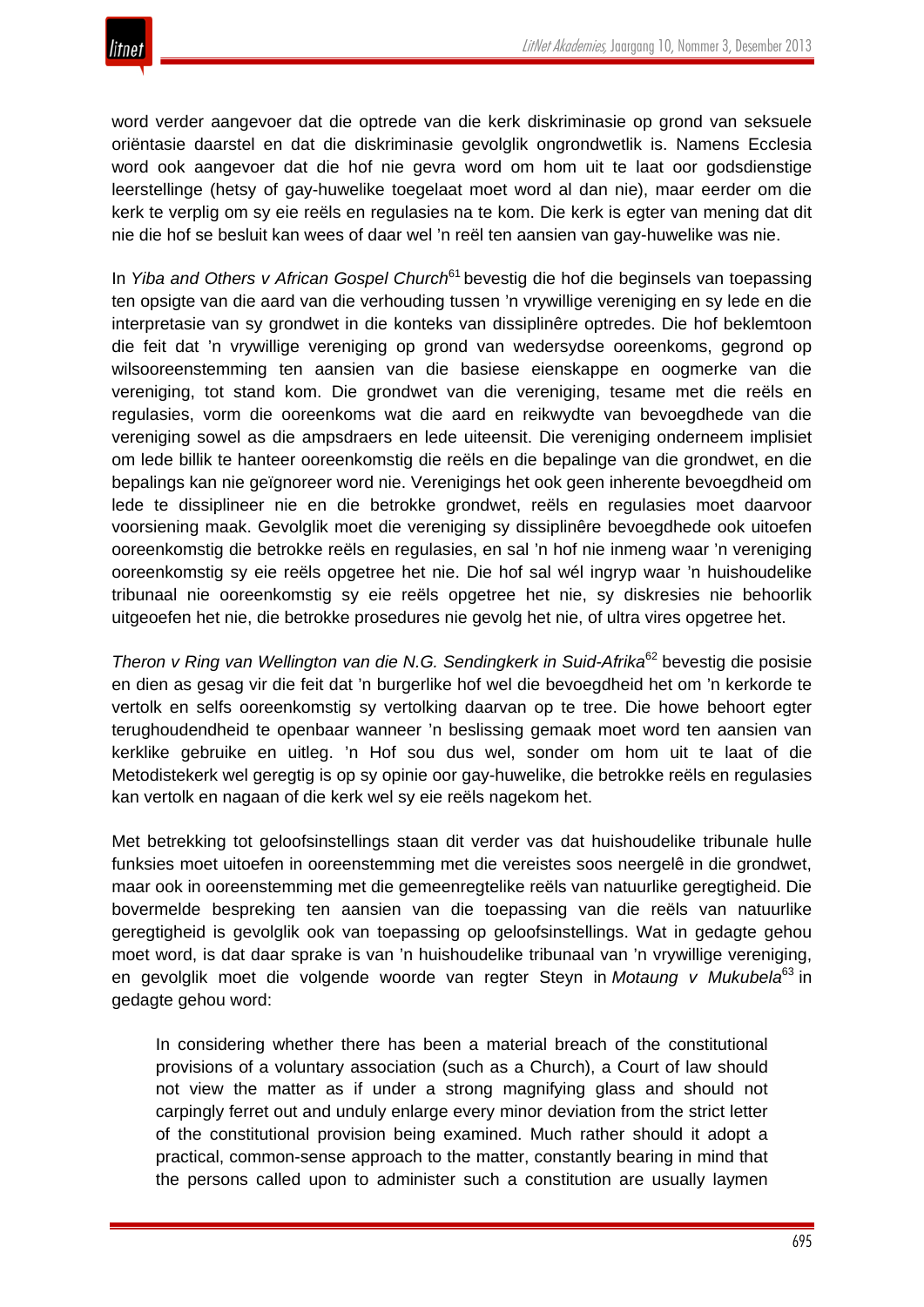

who are unversed in the ways of the law. Where, however, despite the adoption of this benevolent approach, the Court is satisfied that there has in fact been a serious breach of the constitutional provisions of such an association and that such breach is therefore not a "mere matter of form without any interference with the substance" of the decision involved, it should not hesitate to give full effect to the legal consequences of such a breach.

Dit is dan ook in die lig van bogenoemde siening dat die betrokke reëls van die Metodistekerk vertolk en uitgelê moet word. Van der Vyver<sup>64</sup> is van mening dat indien die Metodistekerk die korrekte prosedures gevolg het in die beëindiging van De Lange se dienskontrak, 'n hof nie die besluit tersyde sal stel nie.

In teenstelling met Ecclesia de Lange, wat die hof genader het om haar geskil te beredder, sien ons dat beide Lulani Vermeulen en Abé Pieterse gekies het om in gesprek met die kerk te bly. Beide die NGK en die VGK het ook, anders as die Metodistekerk, 'n duidelike beleid ten aansien van homoseksuele predikante in die bediening, gay-huwelike en die legitimasie van teologiestudente, hoewel nie sonder kritiek nie. Soos dit duidelik uit die bespreking na vore gekom het, sou 'n hof kwalik ten gunste van Lulani of Abé beslis het indien hulle die hof sou nader op grond van onbillike diskriminasie, aangesien die hof die reg op godsdiensvryheid moet respekteer en beide kerke op grond van Bybelse sienings 'n duidelike beleid ten aansien van bogenoemde kwessies het.

Dit is duidelik dat die oplossing vir hierdie moeilike en sensitiewe aangeleenthede nie by die hof lê nie, maar by die kerk self. Gesprekke oor homoseksualiteit is hoog op die agenda van verskeie kerke. By die VGK het gesprekke oor homoseksualiteit en die predikantsamp reeds in 2005 begin met die aanstel van 'n taakspan. In 2012 het hierdie gesprekke reeds so ver gevorder dat Abé Pieterse, wat reeds twee keer legitimasie geweier is op grond van die 2007-besluit van die VGK dat homoseksuele kandidate nie gelegitimeer kan word nie, eenparig deur die kuratorium aanbeveel is vir legitimasie. Voorwaar 'n mylpaal en groot stap vorentoe vir die VGK.

By die NGK, veral na die 2007-besluit van die Algemene Sinode oor gay-legitimasie en die besluit deur die kuratorium in 2011 om Lulani Vermeulen legitimasie te weier, is die kerk toegegooi onder kritiek en is verskeie gesprekke binne en buite die media gevoer. Daar was druk uit verskeie oorde om die gesprek oor gay-legitimasie en die kerk se standpunt oor die verbintenis tussen persone van dieselfde geslag weer op sinodale vlak te bespreek. 'n Versoek in die vorm van 'n brief wat deur 26 lidmate onderteken is,<sup>65</sup> is aan die Algemene Sinode gestuur om tydens die volgende Sinodesitting in Oktober 2013 te oorweeg. Die Sinode gaan nie net gevra word om die 2007-besluit, dat slegs die verbintenis tussen een man en een vrou as 'n huwelik beskou kan word, te wysig nie, maar ook om 'n nuwe voorstel te oorweeg, naamlik dat daar 'n permanente verhouding met 'n unieke aard tussen twee mense van dieselfde geslag kan wees.<sup>66</sup> Die posisie van gelegitimeerdes moet ook hanteer word en die kerk sal moet kyk na die regstelling van die posisie van gelegitimeerde gay persone in die NGK, veral na die kritiek van die 2007-besluit. Hopelik kan die gesprekke oor homoseksualiteit ook plaasvind binne die raamwerk van die kerk se gesprekke oor menswaardigheid.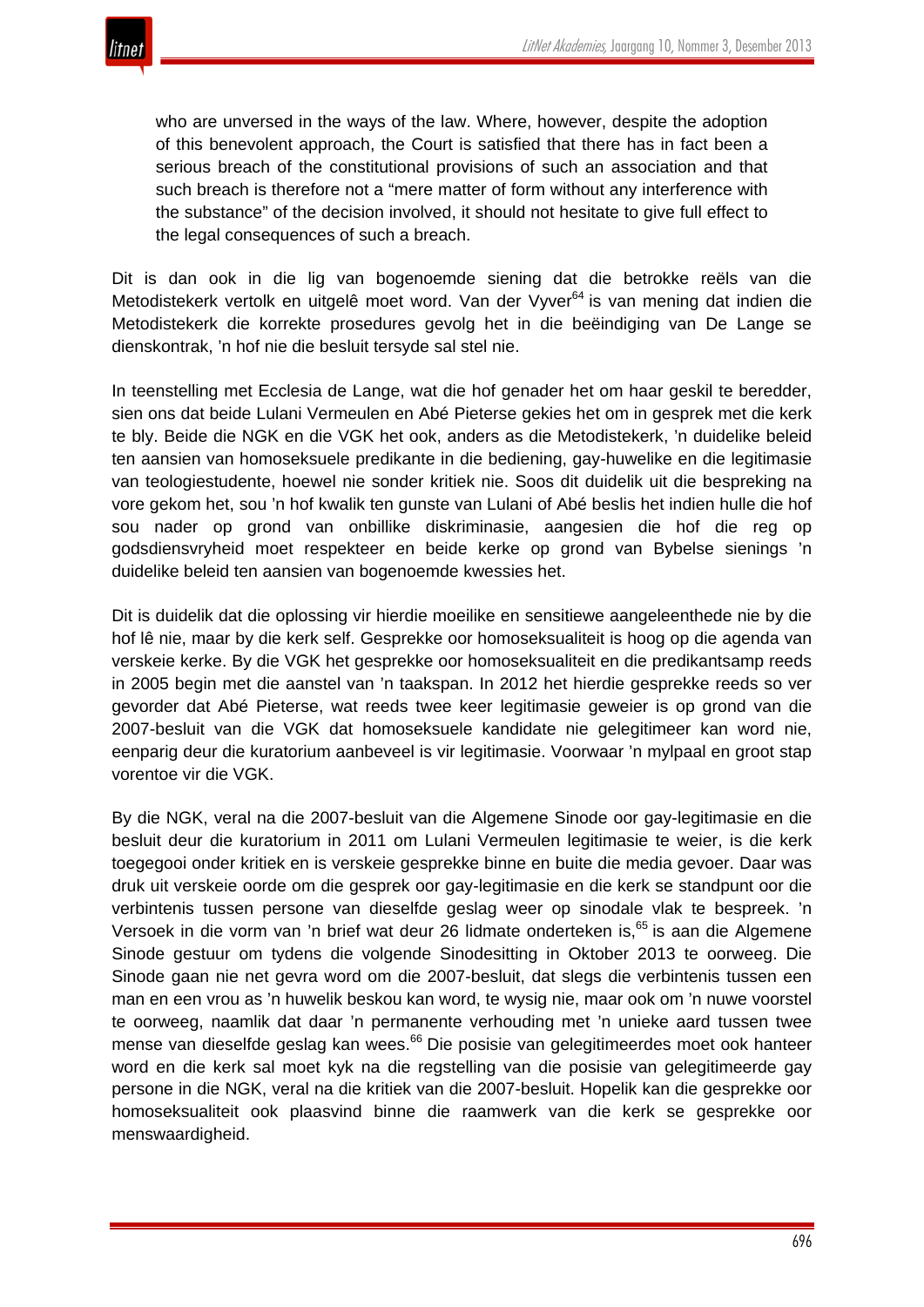

Die gesprek oor homoseksualiteit binne die Metodistekerk is ook reeds lank aan die gang, en volgens die Metodistekerk word daar verkeerdelik aangeneem dat die kerk nie 'n formele standpunt oor die kwessie van homoseksualiteit het nie. Tydens die vergadering in 2011 het die Metodistekerk verskeie besluite ten aansien van die kerk se posisie oor homoseksualiteit herbevestig. Die vergadering het die 2001-besluit dat die kerk 'n gemeenskap van liefde eerder as verwerping is, bevestig. Tydens die vergadering van 2003 aanvaar die kerk 'n besprekingsdokument om gesprekke oor hierdie kwessie binne die kerk te fasiliteer. Die kerk erken die diversiteit van oortuiging binne die kerk ten aansien van homoseksualiteit, maar bevestig die kerk se verbintenis tot "an ongoing journey of discovering what it means to be part of a church which embraces many different and even opposing views on this issue".<sup>67</sup> Die kerk bevestig die besluit van 2005 en 2006 dat tot tyd en wyl die vergadering 'n amptelike besluit geneem het, die Metodistekerk slegs die verbintenis tussen een man en een vrou as 'n huwelik erken "and urged ministers to refrain from officiating at same-sex unions".<sup>68</sup> Die Metodistekerk erken dat daar tans 'n teologiese teenstrydigheid binne hulle geledere heers ten aansien van die homoseksuele vraagstukke, maar verbind hulle tot 'n volgehoue proses van betekenisvolle samesprekings en dialoog "between those holding different views, not with the intention of ultimately having one mind on this issue, which is unlikely, but rather to come to a deepened understanding of what it means to be the one body of Christ".<sup>69</sup>

Dit is duidelik dat die kwessie van homoseksualiteit, en veral homoseksuele predikante, in kerke oor die wêreld heen 'n erg verdelende kwessie is en dat heelwat onsekerheid oor die kwessie van gay-legitimasie heers. Kerke en alle belanghebbendes sal met mekaar in gesprek moet tree en ernstig oor hierdie aangeleentheid moet besin. Niemand kan ooit vir alles 'n finale antwoord hê nie, en geen besluit wat geneem is, hoef nooit weer hersien of oorberedeneer te word nie. Die kerk en die besluite wat geneem word, is nie staties nie: nuwe uitdagings en vrae duik gereeld op en verplig ook die kerk om oor hierdie komplekse vrae te besin en nuut te dink.

Soos regter Van Coller tereg opmerk in *United Methodist Church of South Africa v Sokufundumala*: 70

I trust that the parties, being church men and women, will try to resolve their differences in the spirit that the Bible teaches us we should adopt, namely the spirit of brotherly love, and I think an attempt should be made, by the parties, to solve this problem and not to come to Court.

# **7. Gevolgtrekking**

Die interaksie tussen die reg op vryheid van assosiasie en die reg op godsdiensvryheid kom ter sprake by die inmenging in interne geskille van godsdienstige gemeenskappe, en beide regte veronderstel "the expectation that [such a] community will be allowed to function peacefully, free from arbitrary State intervention".<sup>71</sup> Die reg op godsdiensvryheid gee aan geloofsinstellings die geleentheid, maar ook die verantwoordelikheid, om nie net inhoud te gee aan die reg op godsdiensvryheid nie, maar ook om hulle eie geloofsidentiteit teologieskerkregtelik, binne die beperkings van die Grondwet en die algemene reg, te kan formuleer en te verdedig. Geloofsinstellings moet dus kan aantoon waarom sekere arbeidswetgewing,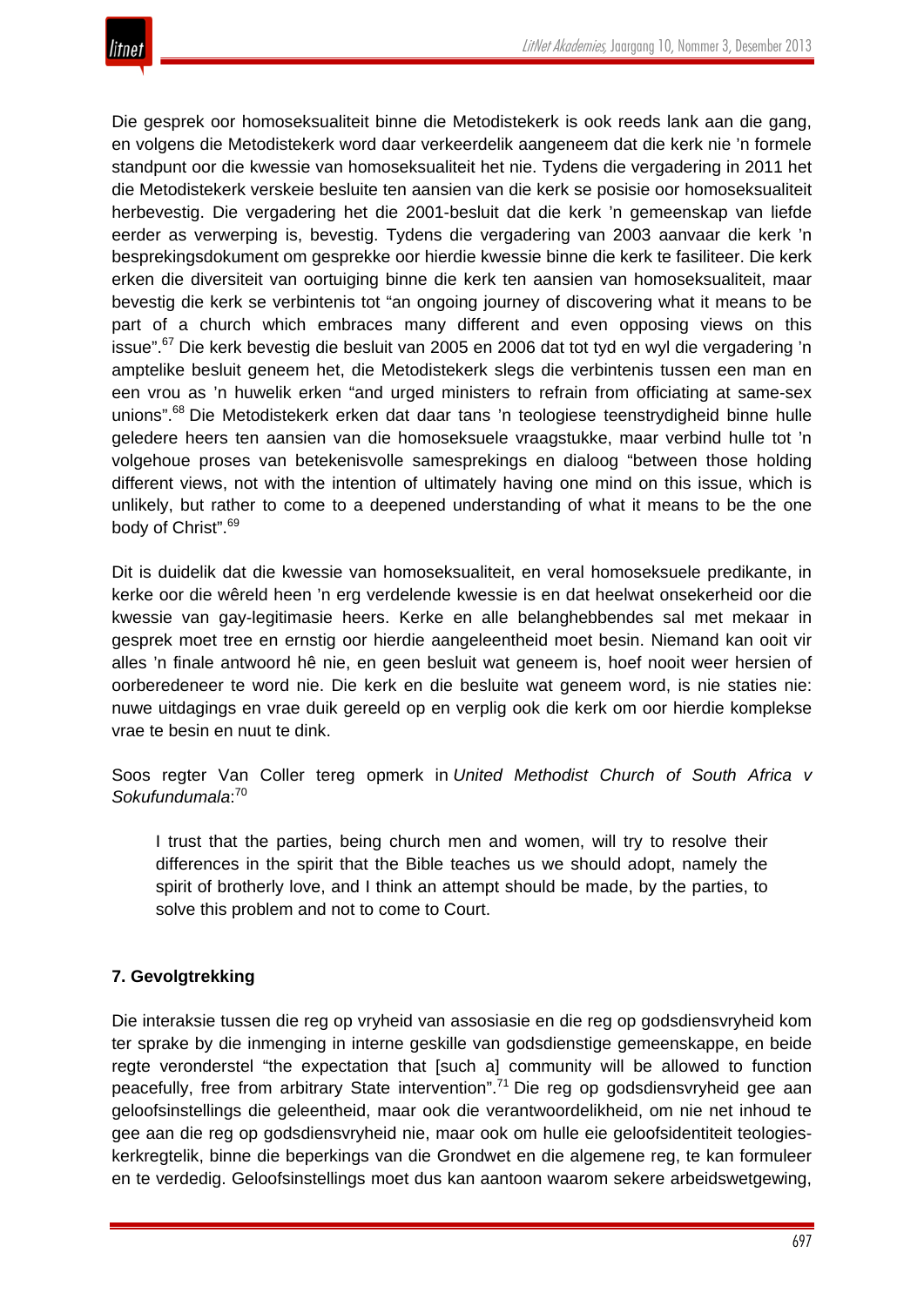

antidiskriminasiewetgewing of bepaalde prosedures nie op hulle van toepassing is nie. Dit het duidelik na vore gekom in die saak van *Strydom*, en veral wanneer daar 'n konflik ontstaan tussen die reg op vryheid van assosiasie, die reg op godsdiensvryheid en die reg op gelykheid.

Geloofsinstellings kan dus nie optree soos wat hulle wil nie, maar is geregtig op die beskerming wat die Grondwet bied, hetsy deur die reg op vryheid van assosiasie of die reg op godsdiensvryheid.

Volgens die nuutverkose moderator van die VGK, Mary-Anne Plaatjies-Van Huffel, moet gay mense teen wie daar gediskrimineer word, nie moed verloor nie. Volgens haar verander denke en tradisies nie oornag nie. Dit verg ook nie net gebed nie, maar harde werk.<sup>72</sup>

Die komplekse saak van homoseksualiteit stel groot uitdagings aan kerke regoor die wêreld en in byna elke denominasie. Dit is duidelik dat gesprekke rondom homoseksuele predikante en gay-legitimasie nog lank nie verby is nie. Dit het ook duidelik geblyk dat die oplossing vir hierdie moeilike en sensitiewe aangeleenthede eerder by die kerk self gesoek moet word as by die hof. Kerkleiers moet bemagtig word om sinvol om te gaan met kwessies van diversiteit en godsdienstige pluralisme. Dit is tyd dat kerke weer besin oor hulle profetiese rol en belydenis, geregtigheid, eenheid en versoening. Miskien moet kerke leer om soms meer soepel na amptelike strukture en vergaderings te kyk en na mekaar en die komplekse verhale van mense en lidmate te luister.

Miskien kan die voorbeelde van Ecclesia de Lange, Lulani Vermeulen, Abé Pieterse en soveel ander 'n toets wees vir die kompleksiteit van hierdie kwessie binne geloofsgemeenskappe en die regte benadering tot die dikwels emosioneel-belaaide diversiteit van menings.

#### **Bibliografie**

Anoniem. 2008. Court's gay ruling upsets Christian bodies. *Mail & Guardian Online.* 29 Augustus. http://mg.co.za/article/2008-08-29-courts-gasy-ruling-upsets-chritian-bodies. 5 September 2008 (13 Junie 2013 geraadpleeg).

Anoniem. 2012. Vrou met leeuemoed lei VGK. *Kerkbode.* 17 Oktober. http://kerkbode.co.za/vrou-met-leeuemoed-lei-vgk (13 Junie 2013 geraadpleeg).

Anoniem. 2013. Lidmate wil gay-saak weer op kerk se agenda hê. *Kerkbode*. 26 Februarie. http://kerkbode.co.za/lidmate-wil-gay-saak-weer-op-kerk-se-agenda-he (13 Junie 2013 geraadpleeg).

Benson, I. 2007. The freedom of conscience and religion in Canada: challenges and opportunities. *Emory International Law Review*,21:148.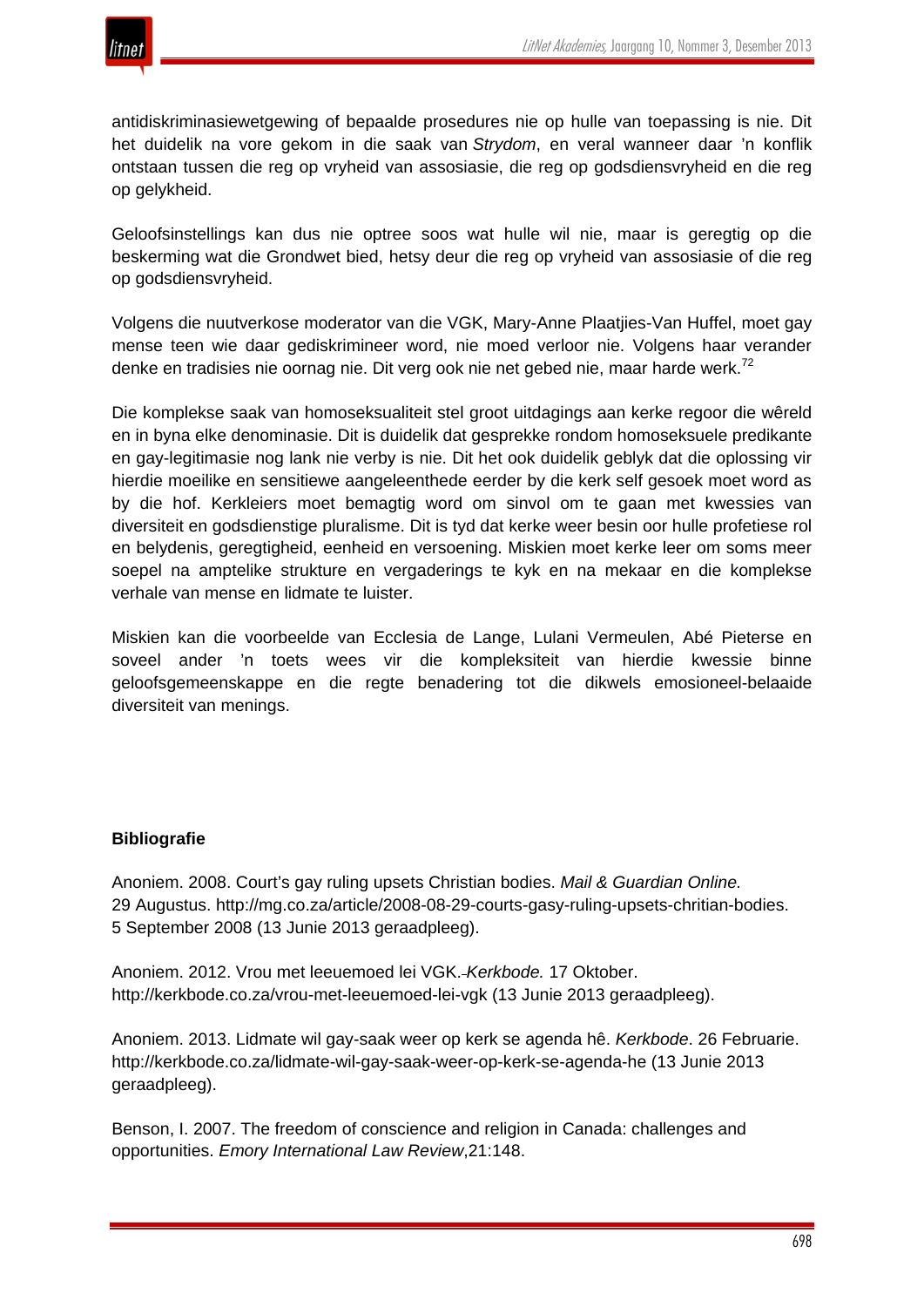

Bilchitz, D. 2011. Should religious associations be allowed to discriminate?" Lesing gelewer by die SLTSA (Society of Law Teachers of South Africa) Kongres, Stellenbosch.

De Vos, P. 2008. On freedom of religion and the gay music teacher. *Constitutionally Speaking Blog.* 3 September.http://constitutionallyspeaking.co.za/?p=655 (4 September 2008 geraadpleeg).

Hasson, K. 2003. Religious liberty and human dignity: a tale of two declarations. *Harvard Journal of Law and Public Policy*, 27:81.

Jackson, N. 2008. Ekskuus … maar homoseksualiteit bly sonde. *Beeld*. 9 September. http://www.news24.com/Beeld/Suid-Afrika/0,,3-975\_2390915,00.html (13 Junie 2013 geraadpleeg).

—. 2013. Versoek dat NGK gays sal aanvaar. *Beeld*. 13 Februarie. http://m.news24.com/beeld/Suid-Afrika/Nuus/Versoek-dat-NGK-gays-sal-aanvaar-20130213 (13 Junie 2013 geraadpleeg).

Krige, I. 2011a. Ons wil die Kerk verander. *Die Burger.* 3 Desember. http://m.news24.com/dieburger/Suid-Afrika/Nuus/Ons-wil-die-kerk-verander-20111203 (10 Junie 2013 geraadpleeg).

—. 2011b. Kerke kan nog nie sê oor gays. *Die Burger*. 6 Desember. http://m.news24.com/dieburger/Suid-Afrika/Nuus/Kerke-kan-nog-nie-se-oor-gays-20111205 (10 Junie 2013 geraadpleeg).

Malan, M. 2011. Lewenslank selibaat al opsie vir gay Matie. *Rapport*. 3 Desember. http://www.rapport.co.za/Suid-Afrika/Nuus/Lewenslank-selibaat-al-opsie-vir-gay-Matie-20111203 (10 Junie 2013 geraadpleeg).

—. 2012. Kerk wil gay preker aanstel. *Rapport.* 2 Desember, bl. 8.

Menseregtekommissie. 2006. Verslag van die Mensregtekommissie. Public Inquiry Exclusionary Policies of Voluntary Associations: Constitutional Considerations, bl. 18. www.sahrc.org.za (14 April 2012 geraadpleeg).

Metodistekerk-Jaarboek. 2006. Par. 8.3, bl. 75. http://www.methodist.org.za (11 Junie geraadpleeg).

*—.* 2007*.* Par. 4, bl. 50.

*—.* 2008*.* Par. 2.5.1.(vi), bl. 82.

*—.* 2011*.* Par. 2.27. bl. 6.

Murdoch, J. 2007. Freedom of thought, conscience and religion. A guide to the implementation of article 9 of the European Convention of Human Rights. *Human Rights Handbook*, 9:42.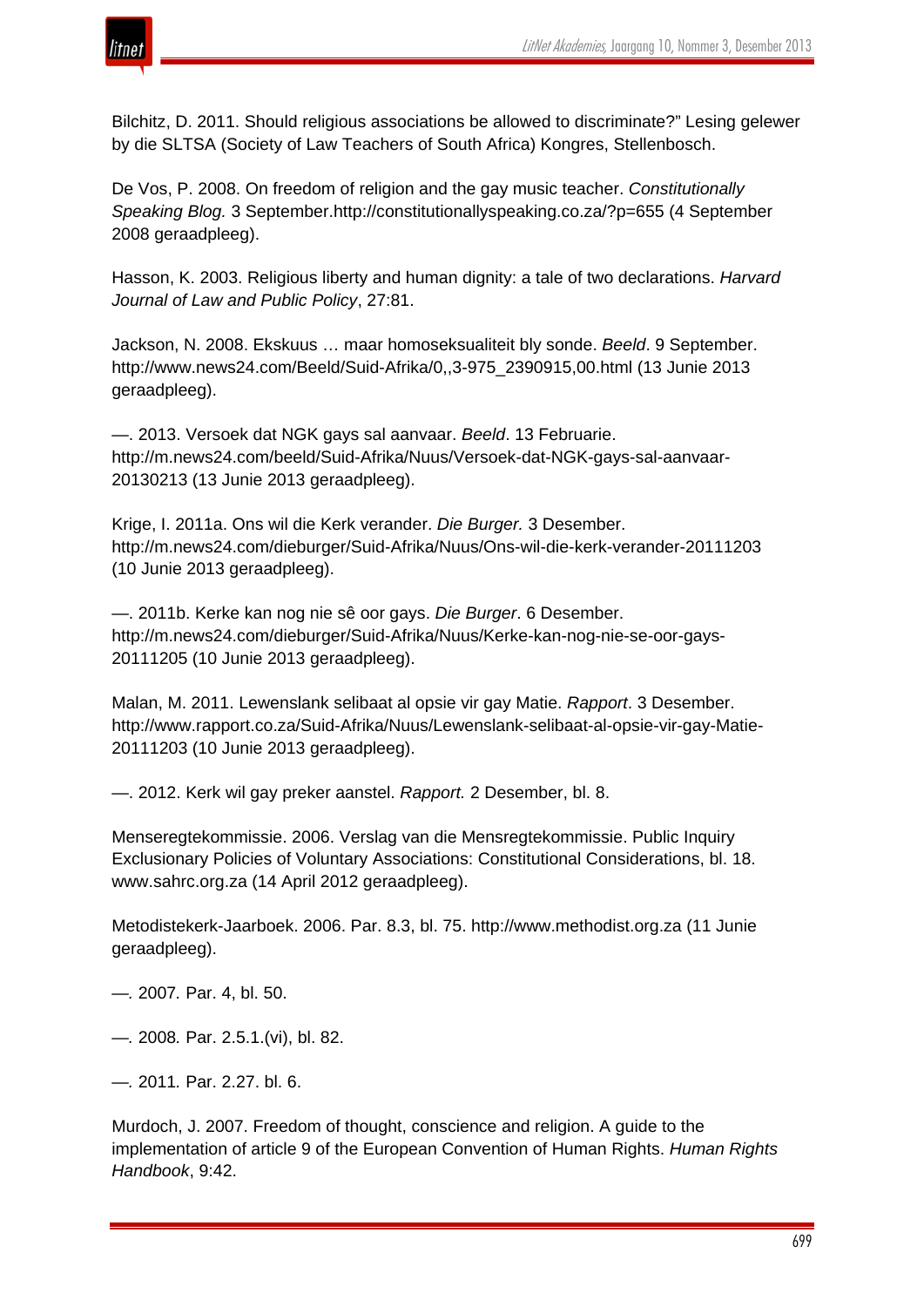

Van der Vyver, J.D. 2012. Equality and sovereignty of religious institutions: A South African perspective. *Santa Clara Journal of International Law*, 10:147.

Van Wyk, A. 2012. Godsdiens en die reg: só sê VSA. *Beeld.* 26 Januarie, bl. 23.

Venter, M. 2012. VGK besluit gay teoloog moet gelegitimeer word. *Die Burger*. 30 November. http://m.news24.com/dieburger/Suid-Afrika/Nuus/VGK-besluit-gay-teoloogmoet-gelegitimeer-word-20121130 (10 Junie 2013 geraadpleeg).

Woolman, S. 2009. On the fragility of associational life: a constitutional liberal's response to Patrick Lenta. *South African Journal of Human Rights,* 25:280.

Woolman, S., T. Roux en M. Bishop. 2009. *Constitutional Law of South Africa.* 2de uitgawe. Kaapstad: Juta.

# **Eindnotas**

<sup>1</sup> *Van Rooyen and Others v S* 2002 8 BCLR 810 (CC) par. 50.

- $<sup>2</sup>$  Krige (2011a).</sup>
- <sup>3</sup> Sien verder Krige (2011b).
- $4$  Malan (2011).
- $5$  Venter (2012).
- $6$  Malan (2012).
- <sup>7</sup> Metodistekerk-Jaarboek (2007, par. 4).
- <sup>8</sup> Metodistekerk-Jaarboek(2008, par. 2.5.1 (vi)).

<sup>9</sup> *Werknemer* ooreenkomstig die betekenis van die wet beteken:

(a) iemand, behalwe 'n onafhanklike kontrakteur, wat vir iemand anders of die Staat werk en wat *besoldiging*ontvang of geregtig is om *besoldiging* te ontvang; en

(b) iemand anders wat op enige wyse help om die besigheid van 'n werkgewer voort te sit of te bedryf; en "in diens" en "diens" het betekenisse wat met dié van "werknemer" ooreenstem.

<sup>10</sup> *Church of the Province of Southern Africa* (*Diocese of Cape Town) v CCMA & others* 2001 11 BLLR 1213 (AH) 1227.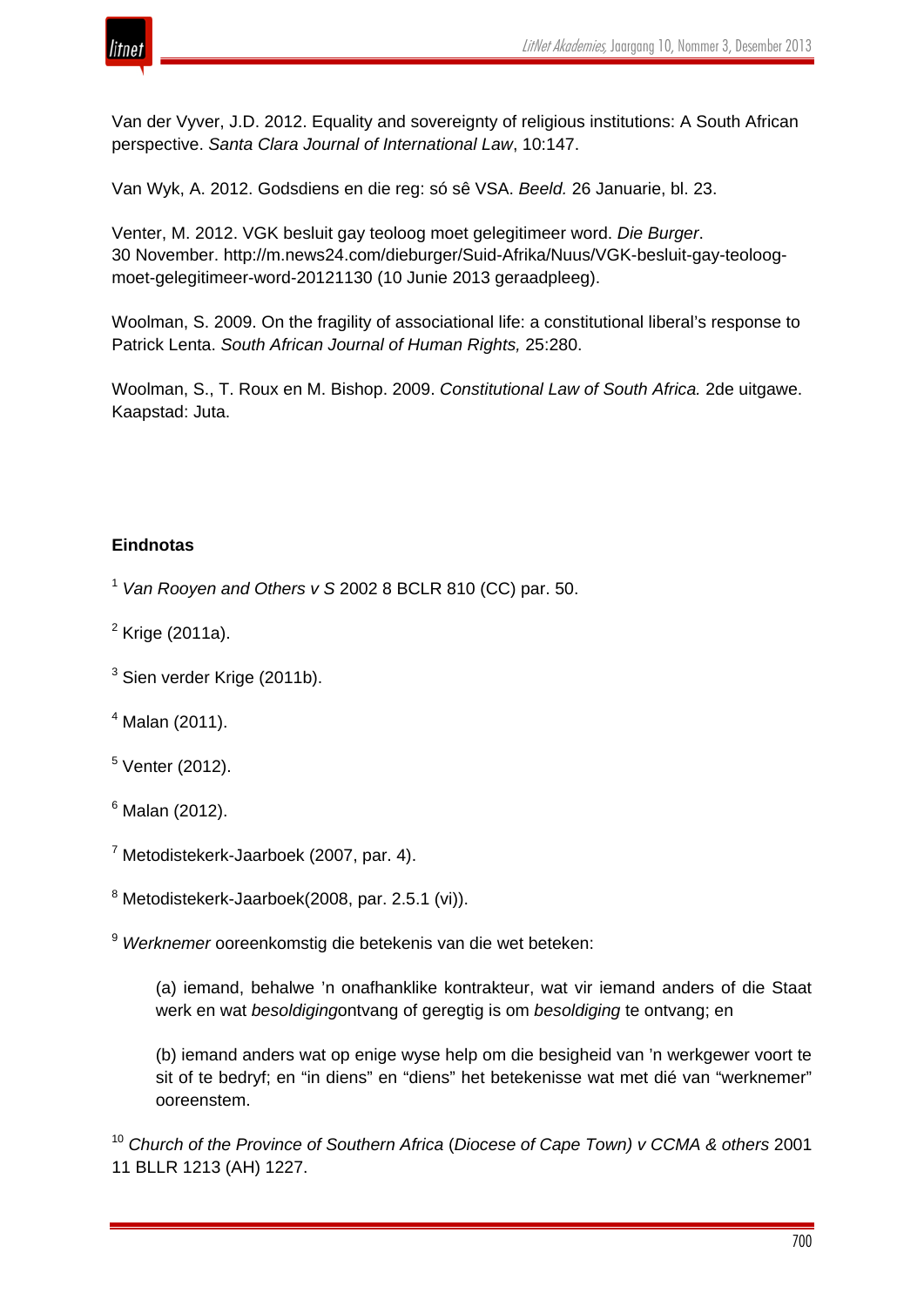

<sup>11</sup> *Church of the Province* 1217xiii.

<sup>12</sup> *Wagenaar v United Reformed Church* SA 2005 1 BALR 127 (KVBA) 139F.

<sup>13</sup> 14 *Bepaling van billikheid of onbillikheid*

(1) Maatreëls vir die beskerming of bevordering van persone of kategorieë van persone wat deur onbillike diskriminasie benadeel is, of die lede van sodanige groepe of kategorieë van persone, is nie onbillik nie.

(2) Om te bepaal of die respondent bewys het dat die diskriminasie billik is, moet die volgende in ag geneem word:

- (a) die konteks
- (b) die faktore waarna in subartikel (3) verwys word

(c) of die diskriminasie redelik en regverdigbaar onderskei tussen persone aan die hand van objektief bepaalbare kriteria, eie aan die betrokke aktiwiteit.

(3) Die faktore waarna in subartikel (2)(b) verwys word, sluit die volgende in:

(a) of die diskriminasie menswaardigheid aantas of waarskynlik sal aantas

(b) die uitwerking of waarskynlike uitwerking van die diskriminasie op die klaer

(c) die posisie van die klaer in die gemeenskap en of hy of sy ly onder patrone van benadeling, of aan 'n groep behoort wat ly onder sodanige patrone van benadeling

- (d) die aard en strekking van die diskriminasie
- (e) of die diskriminasie sistemies van aard is
- (f) of die diskriminasie 'n geoorloofde doel het
- (g) of en in hoeverre die diskriminasie sy doel bereik

(h) of daar minder beperkende en minder nadelige maniere is om hierdie doel te bereik

(i) of en in hoeverre die respondent sodanige stappe gedoen het as wat in die omstandighede redelik is om –

(i) aandag te gee die benadeling wat voortspruit uit of verbonde is aan een of meer van die verbode gronde; of

(ii) diversiteit te akkommodeer.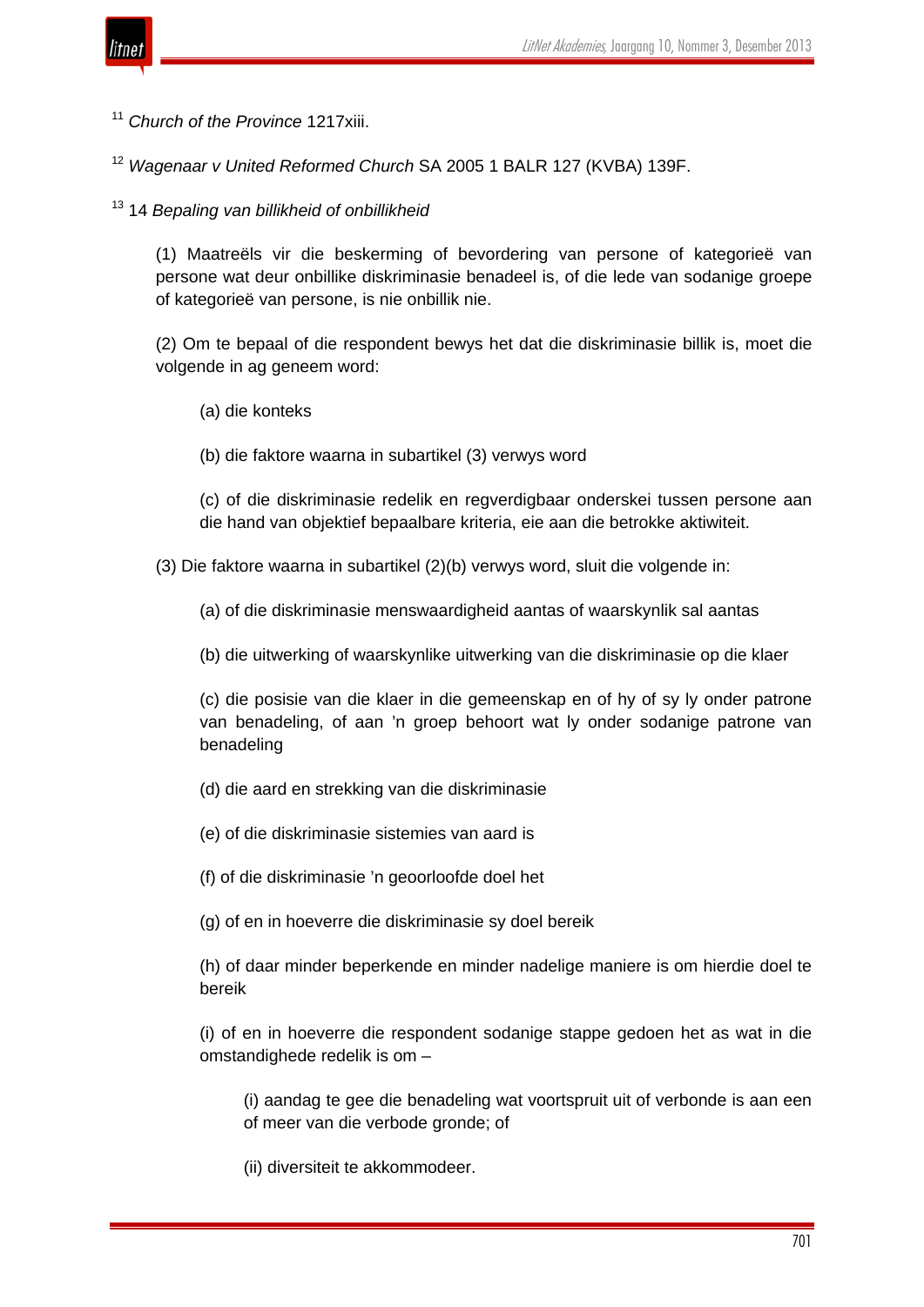

<sup>14</sup> *Strydom v Nederduitse Gereformeerde Gemeente Moreleta Park* 2009 4 SA 510 (T).

 $15$  (1) Elkeen het die reg op vryheid van gewete, godsdiens, denke, oortuiging en mening.

 $16$  Elkeen het die reg op vryheid van assosiasie.

 $17$  (1) Persone wat aan 'n kultuur-, godsdiens- of taalgemeenskap behoort, mag nie die reg ontsê word om, saam met ander lede van daardie gemeenskap –

(a) hul kultuur te geniet, hul godsdiens te beoefen en hul taal te gebruik nie; en

(b) kultuur-, godsdiens- en taalverenigings en ander organe van die burgerlike gemeenskap te vorm, in stand te hou en daarby aan te sluit nie.

(2) Die regte in subartikel (1) mag nie uitgeoefen word op 'n wyse wat met enige bepaling van die Handves van Regte onbestaanbaar is nie.

<sup>18</sup> Artikel 36 bepaal soos volg:

(1) Die regte in die Handves van Regte kan slegs kragtens 'n algemeen geldende regsvoorskrif beperk word in die mate waarin die beperking redelik en regverdigbaar is in 'n oop en demokratiese samelewing gebaseer op menswaardigheid, gelykheid en vryheid, met inagneming van alle tersaaklike faktore, met inbegrip van –

- (a) die aard van die reg
- (b) die belangrikheid van die doel van die beperking
- (c) die aard en omvang van die beperking
- (d) die verband tussen die beperking en die doel daarvan
- (e) 'n minder beperkende wyse om die doel te bereik.

(2) Behalwe soos in subartikel (1) of in enige ander bepaling van die Grondwet bepaal, mag geen regsvoorskrif enige reg wat in die Handves van Regte verskans is, beperk nie.

<sup>19</sup> Artikel 9 bepaal soos volg:

(1) Elkeen is gelyk voor die reg en het die reg op gelyke beskerming en voordeel van die reg.

(2) Gelykheid sluit die volle en gelyke genieting van alle regte en vryhede in. Ten einde die bereiking van gelykheid te bevorder, kan wetgewende en ander maatreëls getref word wat ontwerp is vir die beskerming of ontwikkeling van persone, of kategorieë persone, wat deur onbillike diskriminasie benadeel is.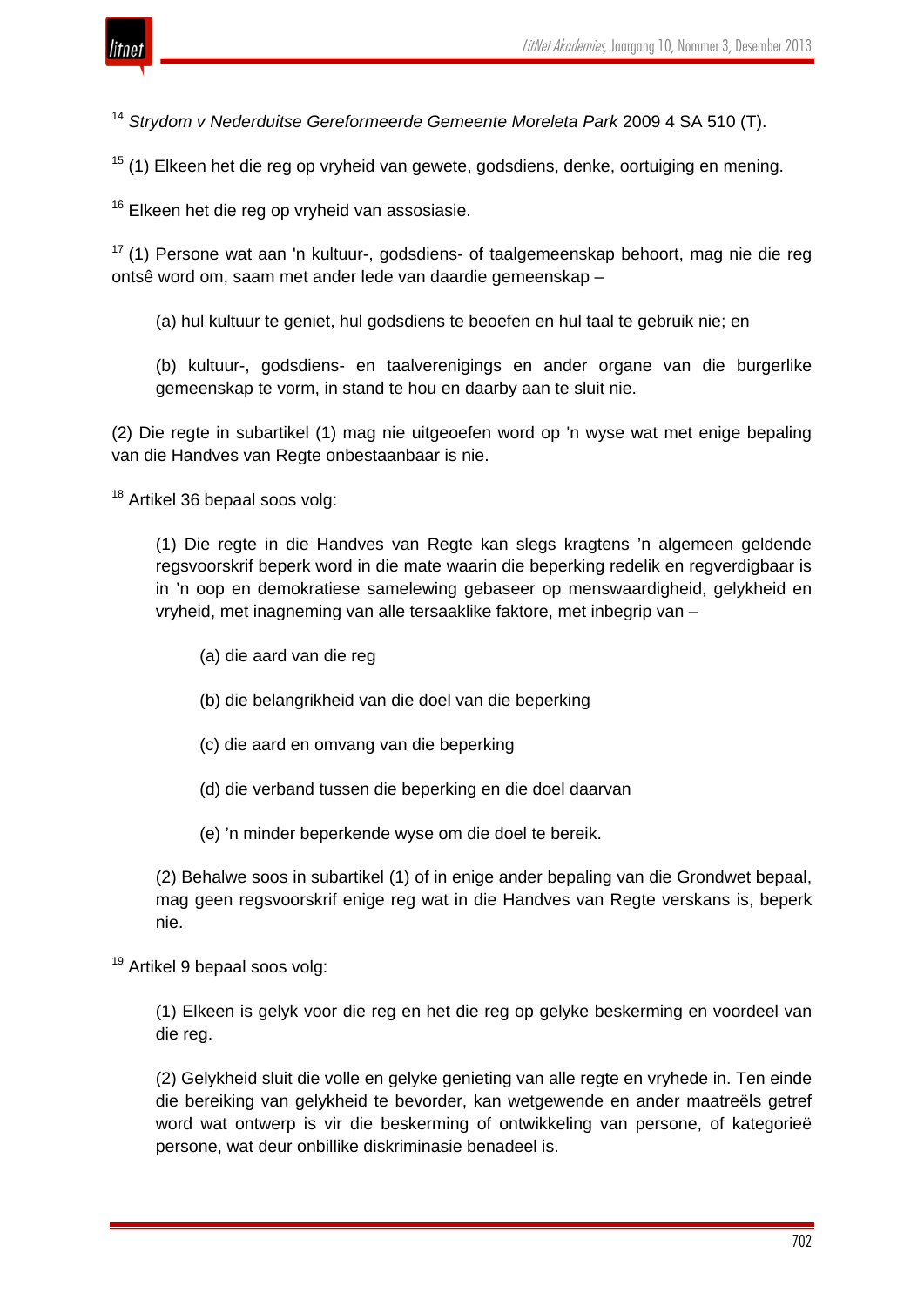

(3) Die staat mag nie regstreeks of onregstreeks onbillik teen iemand diskrimineer op een of meer gronde nie, met inbegrip van ras, geslagtelikheid, geslag, swangerskap, huwelikstaat, etniese of sosiale herkoms, kleur, seksuele oriëntasie, ouderdom, gestremdheid, godsdiens, gewete, oortuiging, kultuur, taal en geboorte.

(4) Geen persoon mag regstreeks of onregstreeks onbillik teen iemand op een of meer gronde ingevolge subartikel (3) diskrimineer nie. Nasionale wetgewing moet verorden word om onbillike diskriminasie te voorkom of te belet.

(5) Diskriminasie op een of meer van die gronde in subartikel (3) vermeld, is onbillik, tensy daar vasgestel word dat die diskriminasie billik is.

<sup>20</sup> *Christian Education SA v Minister of Education* 2000 4 SA 757 (KH) par. 24.

 $21$  Menseregtekommissie (2006:18).

<sup>22</sup> Menseregtekommissie (2006:18).

<sup>23</sup> *Christian Education* par. 26.

<sup>24</sup> *Taylor v Kurtstag* 2005 1 SA 362 (W).

<sup>25</sup> Sien *Harksen v Lane NO and Others* 1998 1 SA 300 (KH) en latere beslissings soos *Van Heerden v Minister of Finance* 2004 6 SA 121 (KH) wat die toets vir diskriminasie verder verfyn het.

<sup>26</sup> Lenta (2009:833).

<sup>27</sup> *Strydom v Nederduitse Gereformeerde Gemeente Moreleta Park*.

 $28$  Sien artikel 18 (vryheid van assosiasie), artikel 15(1) (vryheid van gewete, godsdiens, denke, oortuiging en mening) en artikel 31(1) (institusionele godsdiensvryheid).

 $29$  Jackson (2008).

<sup>30</sup> Sien *Strydom* par. 15.

<sup>31</sup> *Corporation of the Presiding Bishop of the Church of Jesus Christ of Latter-day Saints v Amos* 483 U.S. 327 1987.

<sup>32</sup> Hoofstuk VII van die Civil Rights Act van 1964, 42 USC 2000e maak dit onregmatig vir 'n werkgewer om 'n individu in diens te neem of te ontslaan of andersins teenoor enige individu te diskrimineer ten aansien van vergoeding, indiensnemingsvoorwaardes of enige voordele gegrond op ras, kleur, godsdiens, seksuele oriëntasie of oorsprong. Dit sluit in indiensneming, ontslag, bevordering en alle optrede binne die werkplek. Artikel 702 skep 'n uitsondering en bepaal soos volg: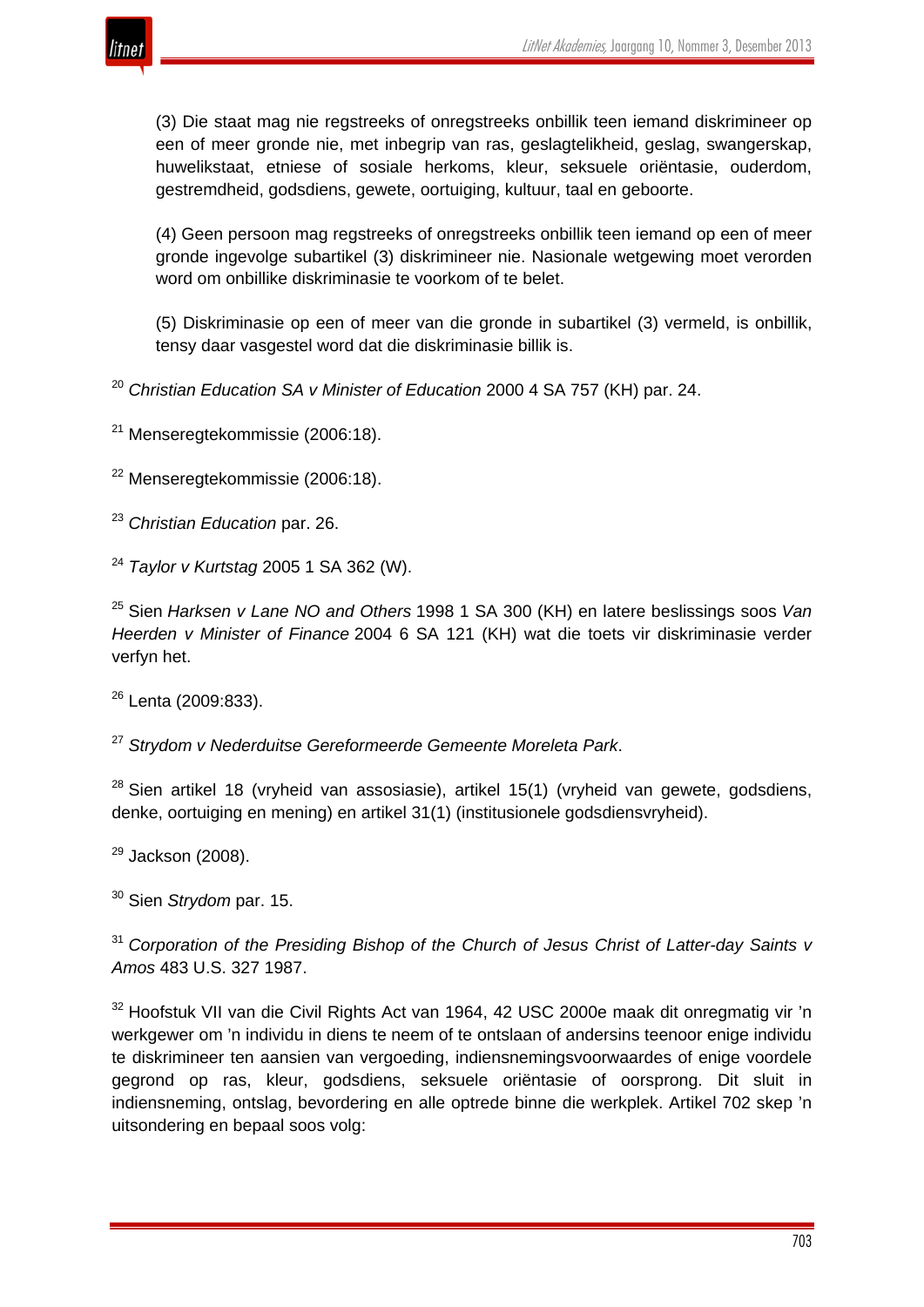

APPLICABILITY TO FOREIGN AND RELIGIOUS EMPLOYMENT SEC. 2000e-1. *Section 702*

(a) Inapplicability of subchapter to certain aliens and employees of religious entities

This subchapter shall not apply to an employer with respect to the employment of aliens outside any State, or to a religious corporation, association, educational institution, or society with respect to the employment of individuals of a particular religion to perform work connected with the carrying on by such corporation, association, educational institution, or society of its activities.

<sup>33</sup> Hierdie uitsonderingsposisie geld slegs ten aansien van godsdiens en nie met betrekking tot diskriminasie op grond van ras, geslag of seksuele oriëntasie nie.

<sup>34</sup> Die "Establishment Clause" word vervat in die "First Amendment" van die Amerikaanse grondwet en bepaal dat die regering nie 'n nasionale godsdiens mag vestig of voorkeur aan een godsdiens bo 'n ander mag gee nie.

<sup>35</sup> *Corporation of the Presiding Bishop* 336.

<sup>36</sup> *Corporation of the Presiding Bishop* 336.

<sup>37</sup> Lenta (2009:843).

<sup>38</sup> Lenta (2009:843).

<sup>39</sup> Woolman (2009:298).

<sup>40</sup> *Amos v Corporation of the Presiding Bishop* 483 US 327, 340 1987.

<sup>41</sup> Lenta (2009:843).

<sup>42</sup> *Hosanna-Tabor Evangelical Lutheran Church and School v Equal Employment Opportunity Commission 565 U.S.* No. 10-533 (Jan. 11, 2012).

<sup>43</sup> *Hosanna-Tabor Evangelical Lutheran Church and School v Equal Employment Opportunity Commission* 21–2.

<sup>44</sup> Van Wyk (2012:23).

<sup>45</sup> De Vos (2008).

<sup>46</sup> *Strydom* par.15.

<sup>47</sup> Woolman (2009:294).

<sup>48</sup> Lenta (2009:834–6).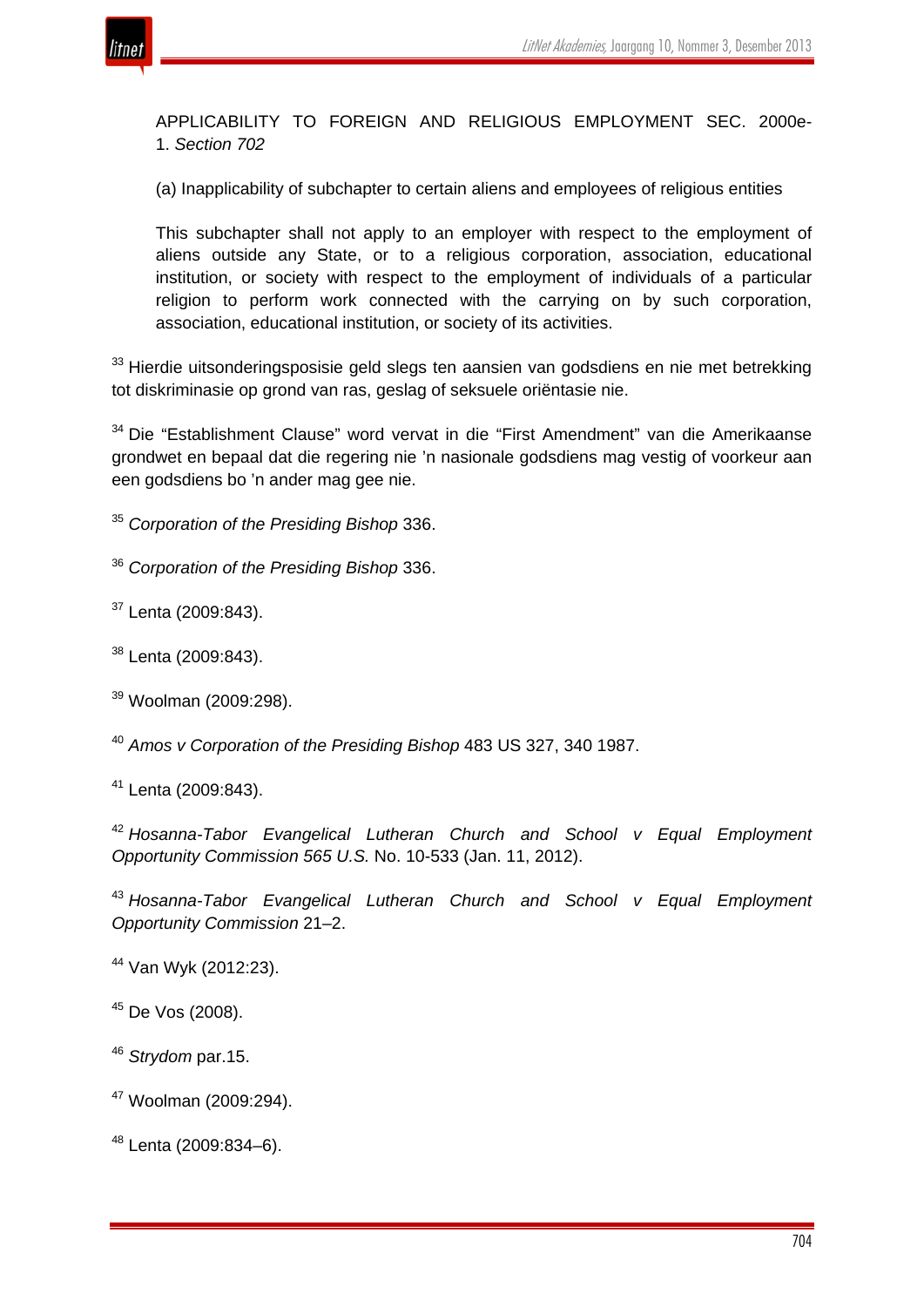

*Prince v President, Cape Law Society and Others* 2002 2 SA 794 (KH) in *Strydom* par. 9.

 *Minister of Education & Another v Syfrets Trust Ltd NO & Another* 2006 4 SA 25 (KH) in *Strydom* par. 10.

*Strydom* par. 10.

Lenta (2009:836) en die siening van Hasson (2003:88–9).

Benson (2007:148).

Anoniem (2008).

Bilchitz (2011:5).

Woolman (2009).

Sien Lenta (2009:837 vn. 44).

Lenta (2009:829).

Lenta (2009:829).

Woolman (2009:305).

*Yiba and Others v African Gospel Church* 1999 2 SA 949 (K).

*Theron v Ring van Wellington van die N.G. Sendingkerk in Suid-Afrika* 1976 2 SA 1 (A).

 *Motaung v Mukubela and Another, NNO*; *Motaung v Mothiba, NO* 1975 1 SA 618 (O) 618H–619A.

Van der Vyver (2012:163).

<sup>65</sup> Ondertekenaars van die brief is ds. André Aggenbag, dr. Kobus Anthonissen, prof. Hendrik Bosman, prof. Karin Calitz, dr. Cecile Cilliers, prof. Julie Claassens, prof. Marius de Waal, dr. Ben (B.A.) du Toit, dr. Leon Fouché, dr. Frits Gaum, prop. Laurie Gaum, prof. Hendrik Geyer, dr. Chris Jones, prof. Louis Jonker, adv Theoniel Potgieter SC, me. Martie Retief-Meiring, prof. Lina Spies, prof. Sampie Terreblanche, dr. Charlene van der Walt, prof. Wentzel van Huyssteen, ds. Tinus van Zyl sr., me. Lulani Vermeulen en prof. Robert Vosloo. Drie van die 26 ondertekenaars het versoek dat hul name nie in die pers vermeld word nie (Jackson 2013).

<sup>66</sup> Sien verder Anoniem (2013).

Metodistekerk-Jaarboek (2006, par. 8.3).

Metodistekerk-Jaarboek (2007, par. 4), bl. 50.